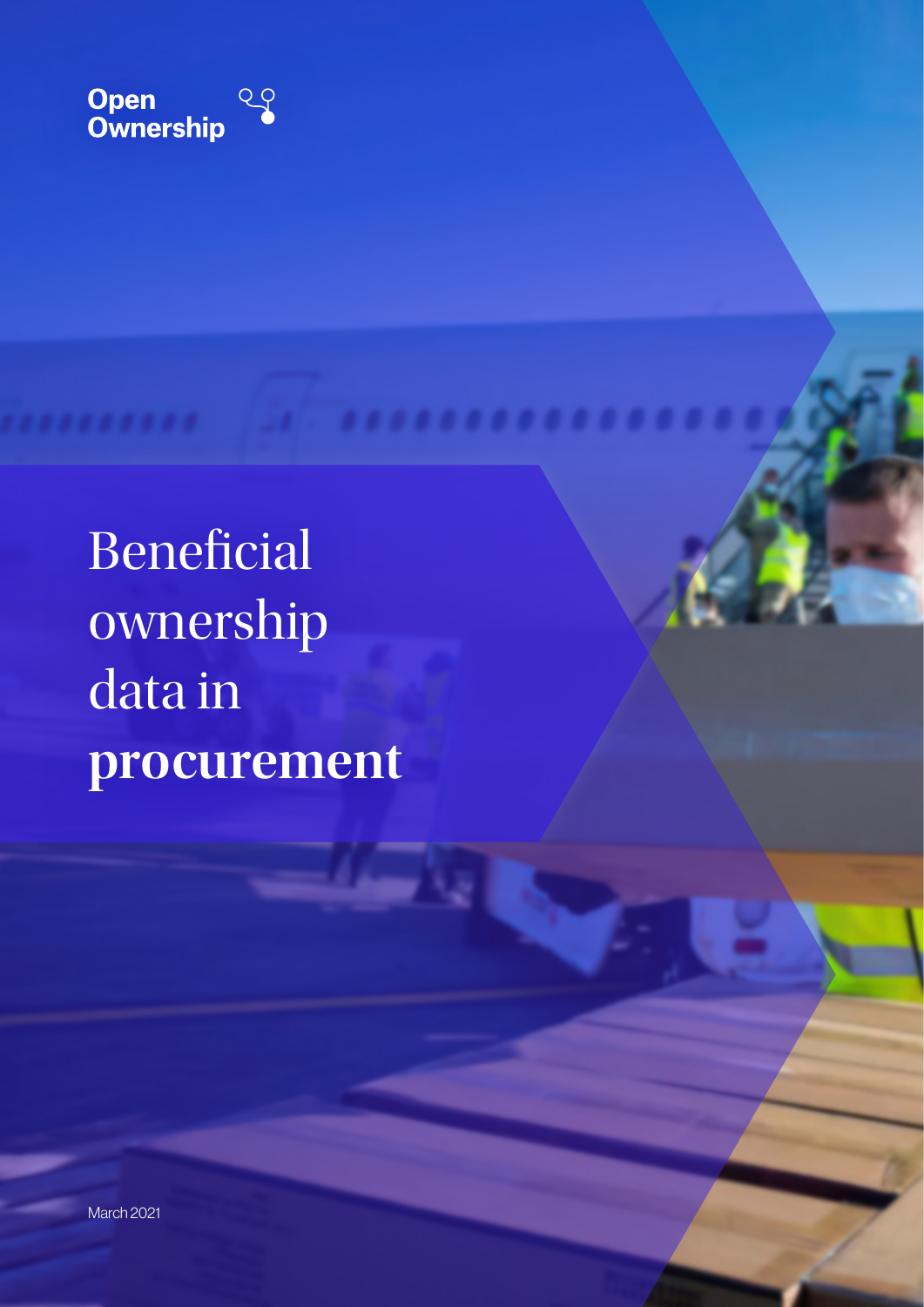# **Contents**

**[Overview](#page-2-0)** 3

[Public procurement and contracting](#page-4-0) 5

[Beneficial ownership](#page-5-0) 6

## [Use cases of beneficial ownership transparency in public procurement](#page-8-0) 9

[Preventing corruption and fraud](#page-8-0)[Improving service delivery through competition](#page-10-0) [Verifying eligibility in strategic and preferential public procurement](#page-12-0)[Improving procurement systemically](#page-15-0)

## [Operationalising the use of beneficial ownership data in procurement](#page-16-0) 17

[Data collection and coverage](#page-16-0)[Public access](#page-18-0)[Structured and interoperable beneficial ownership and procurement data](#page-18-0)[Verification](#page-21-0)[Sanctions and enforcement](#page-21-0)

[Conclusion](#page-22-0) 23

 $Q$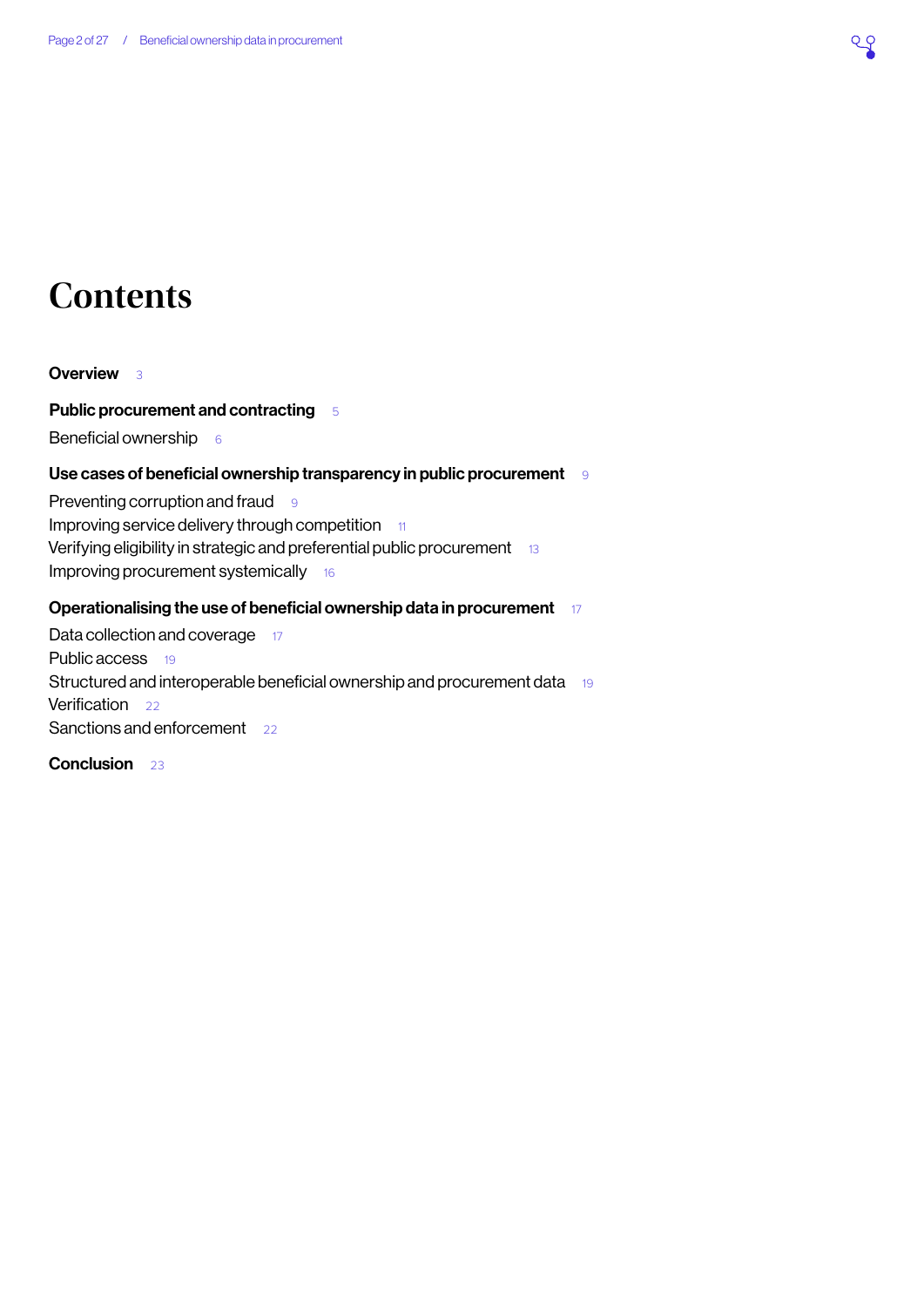# <span id="page-2-0"></span>**Overview**

Procurement is the purchase of goods, work, or services. As part of minimum reassurances during a purchase, most customers want to know who they are buying from. This is true when businesses purchase goods, work, or services (procurement), as well as when governments do so (public procurement). Twelve percent of global GDP was spent on public procurement in 20[1](#page-23-0)8,<sup>1</sup> with lower income countries tending to spend more proportionally,<sup>[2](#page-23-0)</sup> amounting to USD1[3](#page-23-0) trillion per year.<sup>3</sup> In order to know who governments are really doing business with, it is essential to know who directly and immediately owns a company (legal ownership), as well as who is the beneficial owner ultimately benefiting from and exercising control over a company.

Knowing a company's beneficial owner can help reveal a legal entity's true ownership structure. Many governments have committed to beneficial ownership transparency (BOT) – that is, the collection of companies' beneficial ownership (BO) data by governments in a register and subsequent publication for public oversight – as part of anti-money laundering and combatting the financing of terrorism (AML/CTF) policies. Beyond this, beneficial ownership data is valuable in helping to manage operational, financial, and reputational risks by revealing who really owns and controls companies. There is a growing recognition of government-run, central, and open registers as a primary source of this data.[4](#page-23-0)

Whilst managing risk by using different kinds of ownership information in public procurement is not new, governments' using data collected and published as part of BOT remains relatively unexplored.[5](#page-23-0) A growing number of countries, including Bangladesh, Colombia, Egypt and Moldova, have started implementing BOT solely for public procurement purposes.[6](#page-23-0)

Typically, governments have procurement policies that aim to prevent corruption and fraud as well as foster fair, equitable competition and transparency to deliver valuefor-money services for taxpayers. Governments have more

recently begun seeking additional policy aims through public procurement (for instance, to ensure gender equality and social inclusion (GESI), or to foster innovation).

This policy briefing outlines the following ways BO data improves public procurement processes and objectives:

- **Prevent fraud and corruption** by helping detect potential signs of bid-rigging and conflicts of interest;
- **Improve service delivery through competition** by managing risk to expand and diversify the supplier base;
- **Verify supplier eligibility in strategic and preferential procurement** where this is based on ownership;
- **C** Oversight, verification and accountability by civil society and the public through the publication of data;
- **Assess policy effectiveness & improve policies** by analysing BO data together with other datasets such as open contracting and spend data;
- **C** Improve procurement indirectly on a systemic level by **improving the business environment**, allowing companies to use BO data to manage and reduce risk in their own **due diligence and other AML processes**.

For implementers, the briefing outlines a number of decisions to be made about when, where, and how to collect data, and how best to verify it, all of which will affect if and how governments can use BO data in procurement. Most of the case studies focus on national level public procurement and can be applied to local government procurement, where due diligence is typically lower.

Currently, not many governments appear to be using BO data in procurement. Where governments have implemented BOT, this data is not being used systematically in procurement processes. Doing so would be a relatively basic step that could deliver tangible benefits. For jurisdictions that have yet to commit or implement BOT the examples and research in this briefing provide a useful basis to improve procurement.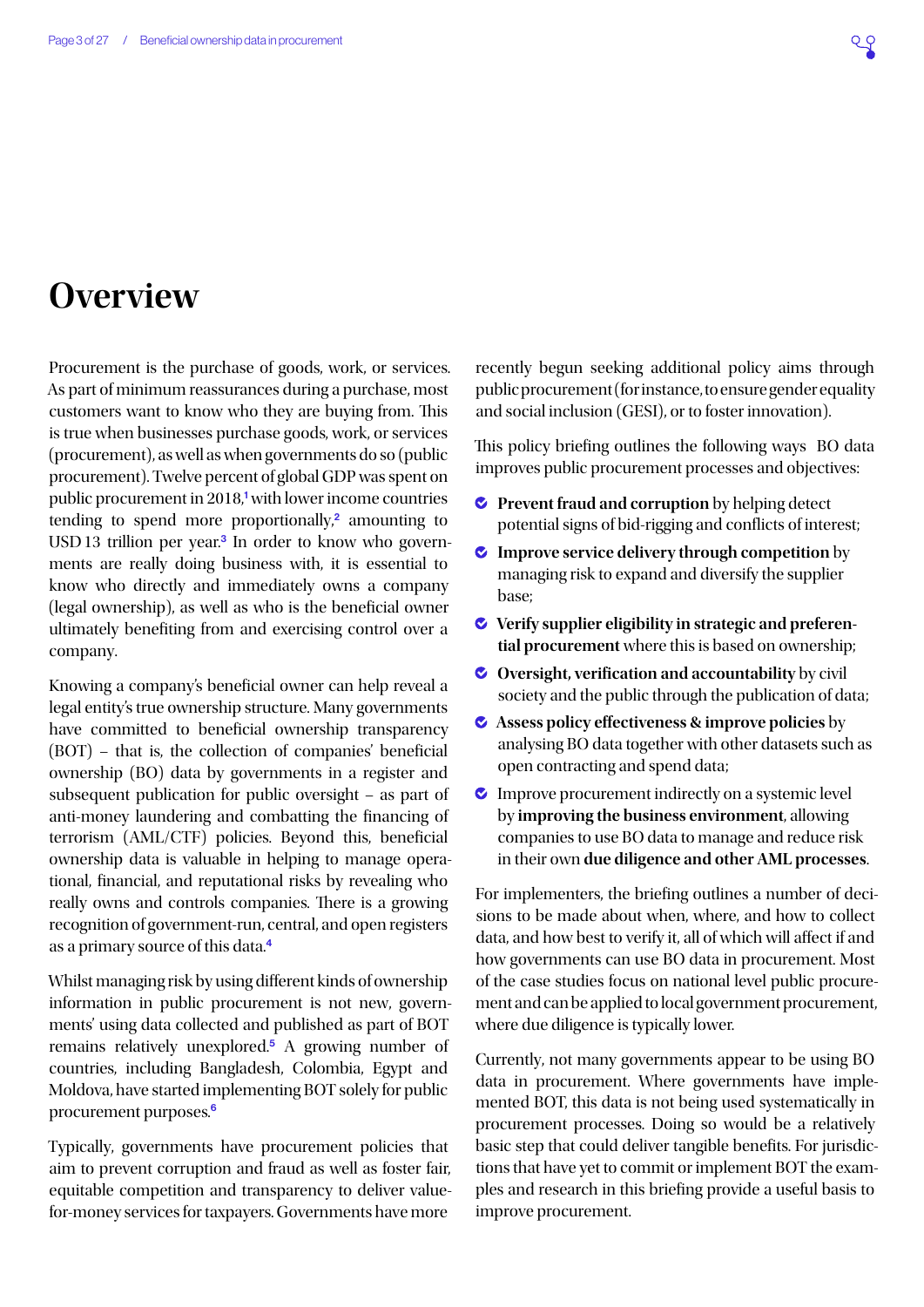#### <span id="page-3-0"></span>Figure 1. How beneficial ownership information improves procurement



Governments can collect BO information in central registers as part of procurement-related interactions with companies or for all companies in an economy [\(page 17\)](#page-16-1). Economywide registers are a useful reference dataset for procurement agencies and are a source of potentially higher quality data ([page 18](#page-17-0)). Commercially available BO data is also a potential data source, although issues with coverage have been raised. They cannot guarantee the coverage that government-run registers can [\(page 18](#page-17-1)).

Source: Adapted from [mySociety and SpendNetwork](https://www.mysociety.org/2020/07/31/collecting-and-making-use-of-beneficial-ownership-data/)

BO data has a number of use cases directly in procurement processes [\(page 9\)](#page-8-1). Data from public economy-wide registers also have indirect benefits for procurement systems as companies can use this data to manage and reduce risk in their own due diligence processes ([page 16](#page-15-1)). Combining BO and contracting data allows for policy analysis so assess the effectiveness of procurement policies and to inform future policies ([page 18](#page-17-0)). Publishing data allows for public oversight and accountability, and verification. It allows civil society to better understand and analyse government spending, and deters potential wrongdoing [\(page 19\)](#page-18-1).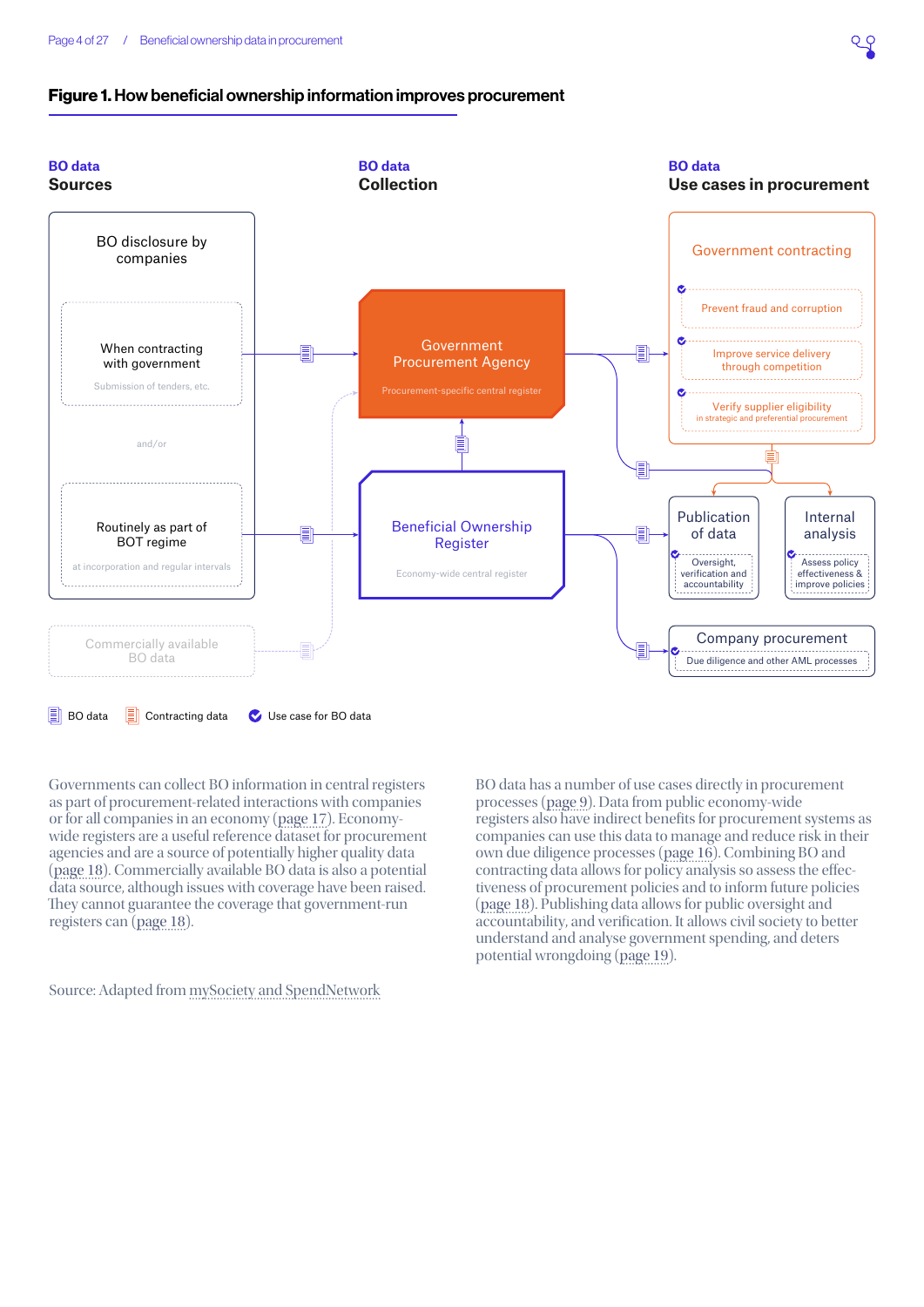# <span id="page-4-0"></span>**Public procurement and contracting**

As a significant amount of taxpayer money is spent on public procurement, governments owe it to their citizens to procure efficiently, to ensure a high quality of service delivery, and to safeguard public interests. Most procurement is regulated by both international and national legal frameworks and guided by processes that ensure

fair, equitable, transparent, competitive, and cost-effective buying. This typically involves the requirement to issue public tenders for contracts whose value exceeds a certain threshold, for which private companies compete. A contract awardee is subsequently selected along objective criteria.



#### Figure 2. The five stages in a contracting process

Government contracting can be summarised in five stages. Note that not all contracting processes go through all stages. Direct contracting, for example, will not have a tender stage. Source: Adapted from the Open Contracting Partnership [\(standard.open-con](http://standard.open-contracting.org/latest/en/getting_started/contracting_process)[tracting.org/latest/en/getting\\_started/contracting\\_process\)](http://standard.open-contracting.org/latest/en/getting_started/contracting_process).

Besides ensuring a fair, competitive process for efficient service delivery and value-for-money for taxpayers, procurement can also realise a number of additional, or horizontal policy objectives, referred to as strategic public procurement.<sup>[7](#page-23-0)</sup> In these cases, certain suppliers are preferred over others to help meet specific objectives (also referred to as preferential procurement), and certain characteristics of private enterprises are factored into the selection criteria. Whilst needing to be balanced against other procurement objectives, horizontal policy aims can include stimulating innovation or help certain environmental or social policy objectives. In some other cases, traditional procurement principles may also be disregarded. For instance, in defence procurement, domestic and trusted suppliers are often preferred for national security reasons.

Evidence has shown that transparency in contracting data around the contracting stages improves procurement processes. For instance, publishing more information about procurements reduces single-bid tenders. Single-bid tenders are more expensive for governments, reduce competition, and present governance risks.<sup>[8](#page-23-0)</sup> In addition to decreasing costs and improving competition, and therefore service delivery, a World Bank study has shown that contracting transparency also decreases corruption risks and kickbacks.[9](#page-23-0) Open procurement data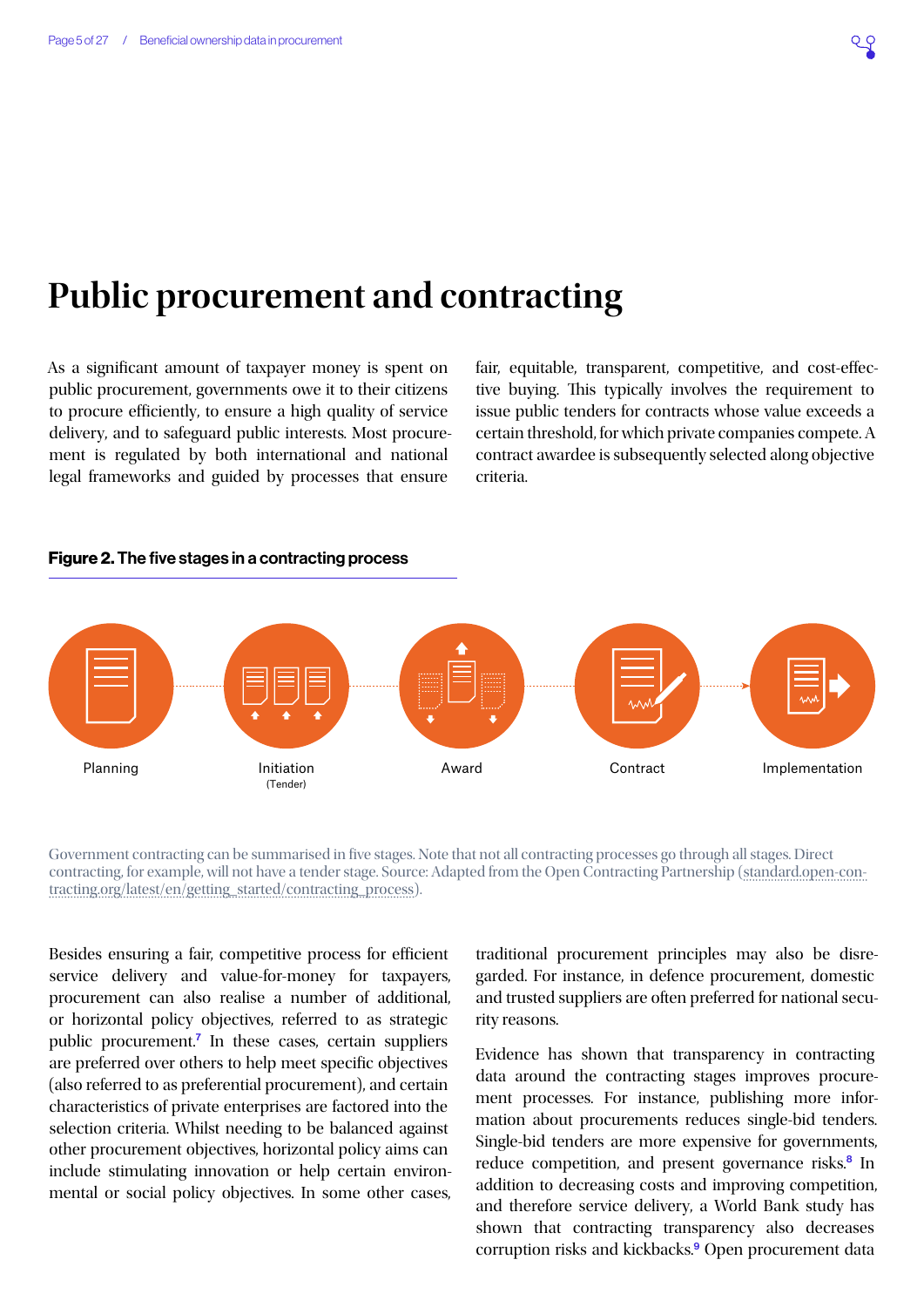<span id="page-5-0"></span>allows both government and civil society to conduct analysis on procurement. Linking procurement data to other relevant datasets, such as spending data or BO data, allows for a more comprehensive understanding of how public procurement is conducted. This provides a better and more objective basis upon which policy decisions can be made.[10](#page-23-0) As a result, many governments have committed to publishing open contracting data.<sup>a</sup>

## Beneficial ownership

The owner of a company frequently refers to the direct legal owner of a company. However, companies are able to own companies, and complex ownership structures are relatively common. The concept of BO is useful in order to understand who actually owns and controls companies, and therefore who you are really doing business with. A beneficial owner is the **natural person** who **ultimately owns or controls** a legal entity, either **directly or indirectly**. b

a For more information about open contracting see the Open Contracting Partnership (OCP), which has developed the Open Contracting Data Standard (OCDS) for this purpose. "Open contracting delivers and why it's the smart thing to do", OCP, n.d., <https://www.open-contracting.org/impact/>.

b For more information on defining BO and the legal aspects associated with this, please see: Peter Low and Tymon Kiepe, "Beneficial ownership in law: Definitions and thresholds", Open Ownership, October 2020, <https://www.openownership.org/uploads/definitions-briefing.pdf>.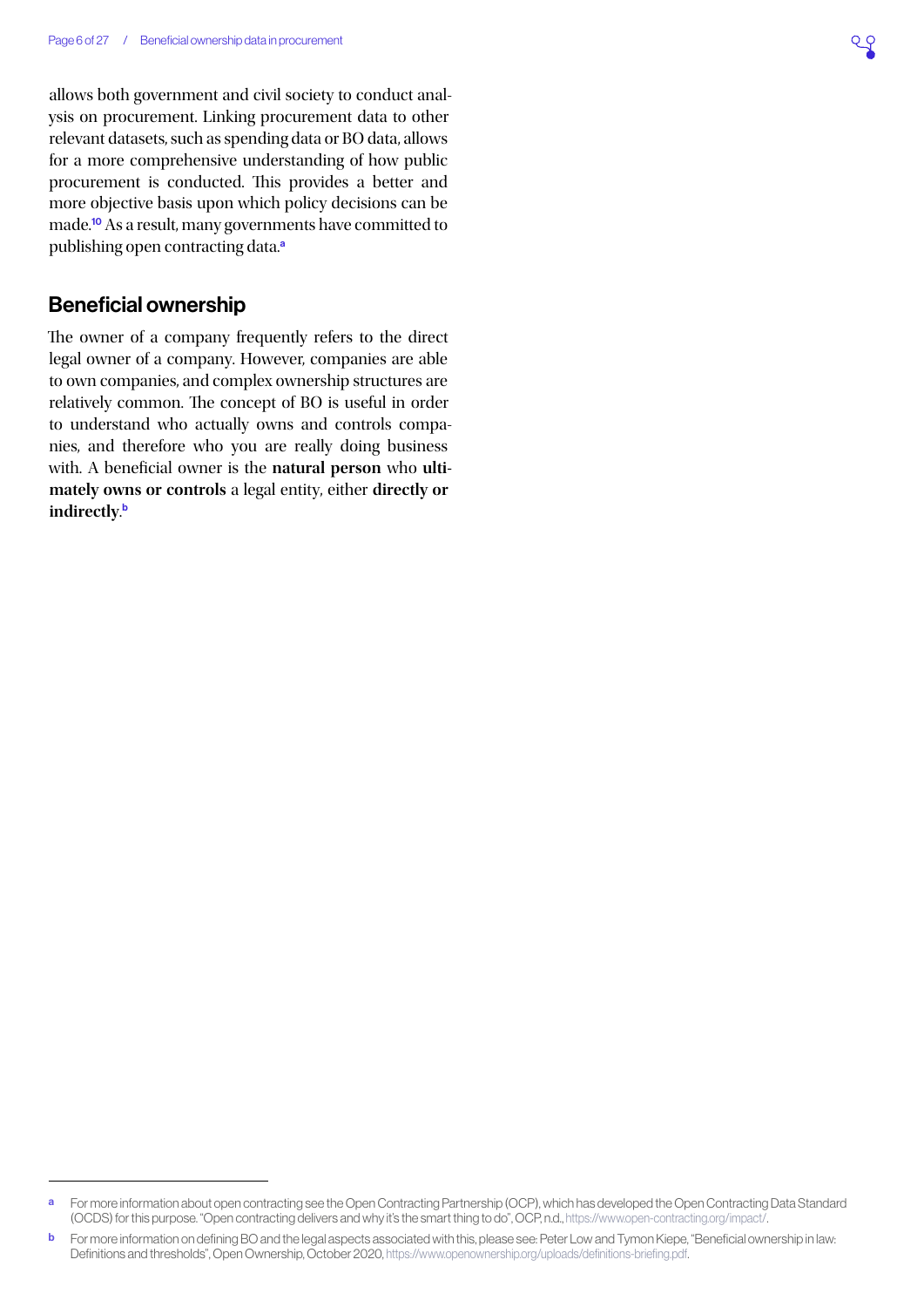### Figure 3. Types of ownership



Person A and Company C are the legal owners of Company D. Person B is the legal owner of Company C. Person A and Person B are the beneficial owners of Company D. Person A exercises his/her ownership directly, while Person B exercises his/her ownership indirectly through Company C. Company C cannot be a beneficial owner as it is not a natural person.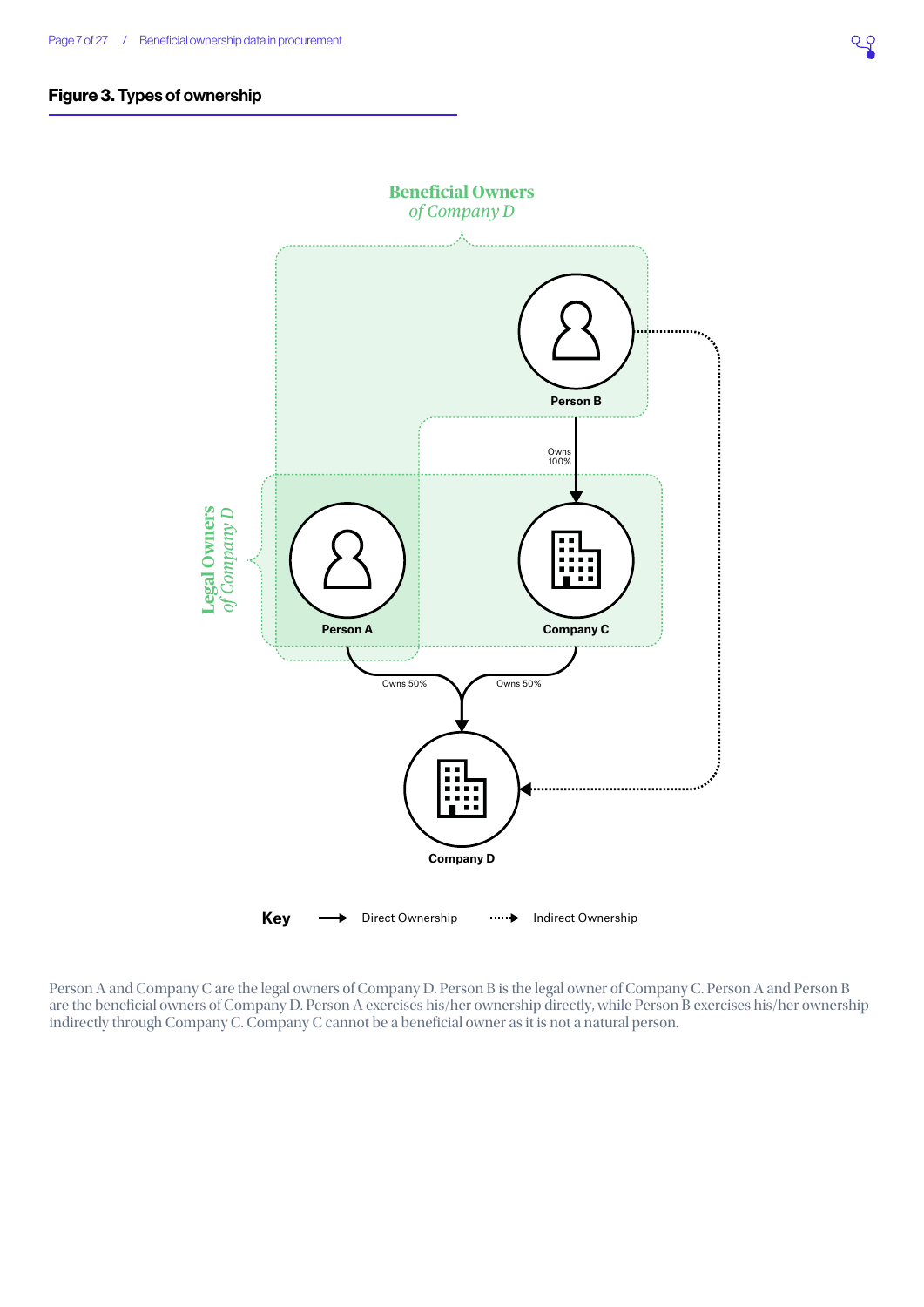<span id="page-7-0"></span>BO is a particularly helpful concept in anti-corruption and AML, as companies can be used to disguise a company's true ownership (for instance, through setting up parent shell companies in secrecy jurisdictions). These companies can subsequently open bank accounts, granting them access to the global financial system whilst keeping links to the people who really benefit – the beneficial owners – hidden. According to a World Bank study, 70% of all grand corruption cases involve the use of anonymously owned companies.<sup>[11](#page-23-0)</sup>

BO data can be collected by governments specifically for procurement, or as disclosures for an entire economy in central registers in order to fulfil a range of additional policy aims. In both cases, this data may be published and made publicly accessible (for instance, to facilitate external verification of the data).<sup>[12](#page-23-0)</sup> In certain cases, companies may not have a beneficial owner that meets the declaration requirements according to the legal definition in a jurisdiction. Even in these cases, detailed and high quality BO disclosures, together with other disclosures, can still provide helpful insights into management and ownership structures, which can, for instance, provide useful insights into risks associated with subsidiaries.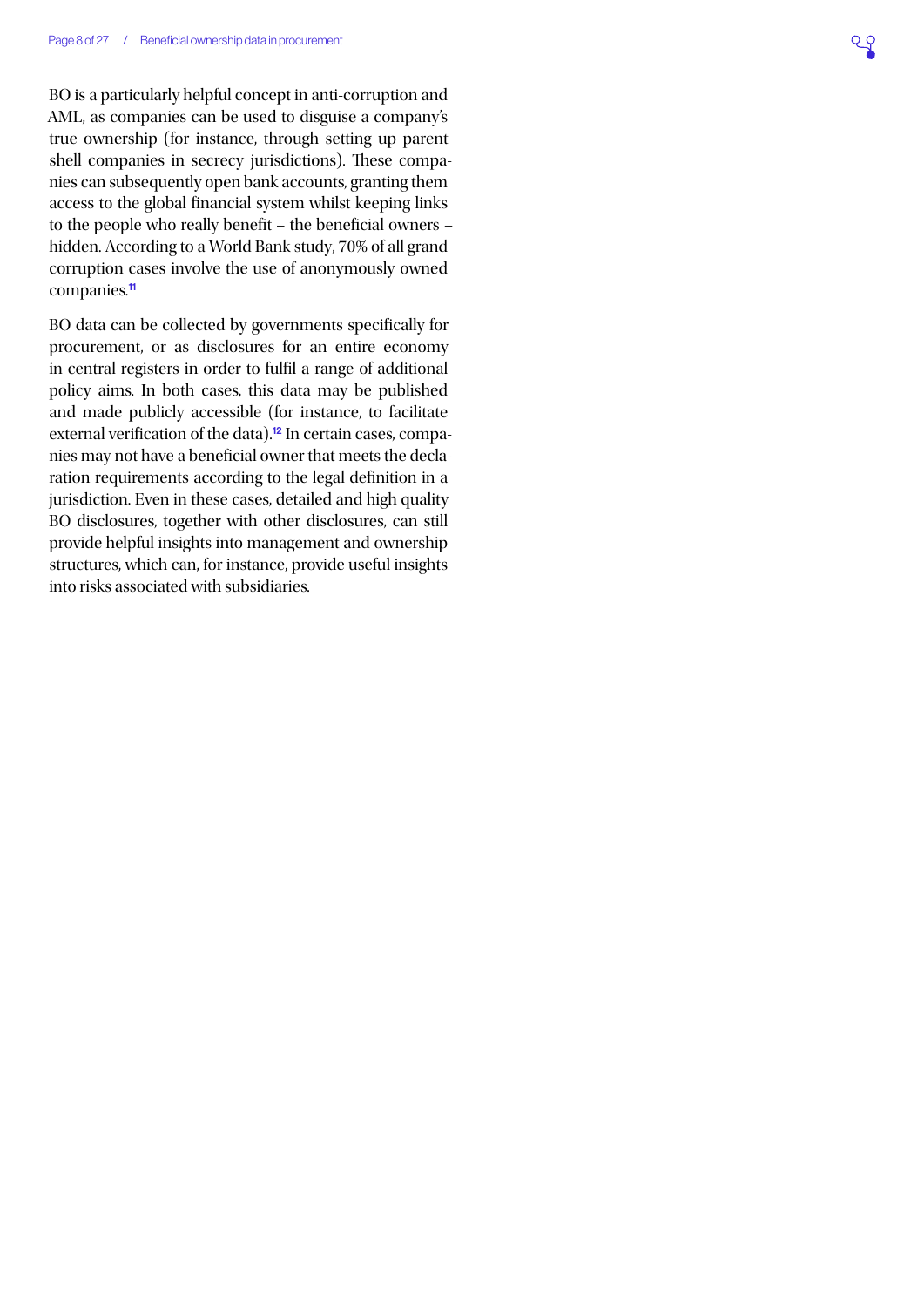# <span id="page-8-1"></span><span id="page-8-0"></span>**Use cases of beneficial ownership transparency in public procurement**

BOT can have both direct and indirect benefits for procurement.[13](#page-23-0) It can improve procurement **directly** by using BO data to enhance the information recorded by procurement systems about people and organisations, in order to help make decisions and conduct analysis. **Indirectly**, BOT strengthens procurement on a systemic level.

The BO data use cases for improving procurement directly can broadly be divided into three categories:

- 1. **preventing corruption and fraud** by detecting actors (both buyers and sellers) trying to subvert existing legislation and the contracting procedure for personal gain;
- 2. **improving service delivery** through increased competition and enhanced due diligence;
- 3. verifying eligibility of suppliers for **preferential procurement** to meet horizontal policy objectives.

In all cases, BO data can be used to enhance information and help **decision making** to realise procurement policy goals. BO information, when combined with other datasets such as contracting and spending data, can also be used to **analyse** to what extent the implementation of a procurement policy has been successful.

# Preventing corruption and fraud

#### **"Corruption, the bane of public procurement"**[14](#page-23-0)

Huge sums of money are spent in public procurement, making it "the single biggest component of modern govern-ment."<sup>[15](#page-23-0)</sup> Due to the amount of money and multitude of stakeholders involved, the complexity of the process, and the close interaction between the private sector and public officials,[16](#page-23-0) procurement is the largest corruption risk for governments.[17](#page-23-0) Specifically, significant corruption risks arise from conflicts of interest between those who award contracts and those who receive them.<sup>[18](#page-23-0)</sup>

Although there is usually a focus on corruption at the awarding and contracting stages of the procurement and contracting process – where it is most common – corrup-tion and fraud can occur at each stage.<sup>[19](#page-23-0)</sup> There are no set definitions of corruption and fraud in procurement, and there can be some overlap in how they are defined in law.

For the purposes of this briefing, we define corruption in procurement as involving the abuse of power of office to steer a contract to a specific bidder without detection. This can be done in numerous ways. At early stages in the contracting process, bids can be tailored to benefit specific suppliers, in some cases to the extent that procurement does not go to tender and is directly awarded. A tender period may be shortened to make it difficult for a range of legitimate bids to be submitted, or inside information may be shared with particular bidders.<sup>[20](#page-23-0)</sup>

At the award and contracting phase, corruption can involve awarding the contract to a company that, according to the set objective criteria, should not win. It can also involve inflating contract values or including favourable contractual terms, such as removing repercussions for the failure to deliver. As corruption involves the abuse of power of those involved in the procurement process, there is always a link and a conflict of interest between those involved and the companies that win. This can involve the payment of bribes in exchange for contracts as well as links between those assigning contracts and the contract awardees (for instance, a right to profits of the winning company). Public procurement is the most common purpose of all bribes.<sup>[21](#page-23-0)</sup>

## **Fraud**

Fraud in procurement can be due to false representation, failure to disclose information, and abuse of position.<sup>[22](#page-23-0)</sup> For the purposes of this briefing, procurement fraud is defined as efforts to subvert the procurement process without the knowledge and complicity of officials. This can be done by multiple bidders co-conspiring to rig a bid as a cartel. Most procurement legislation forbids collusion and canvassing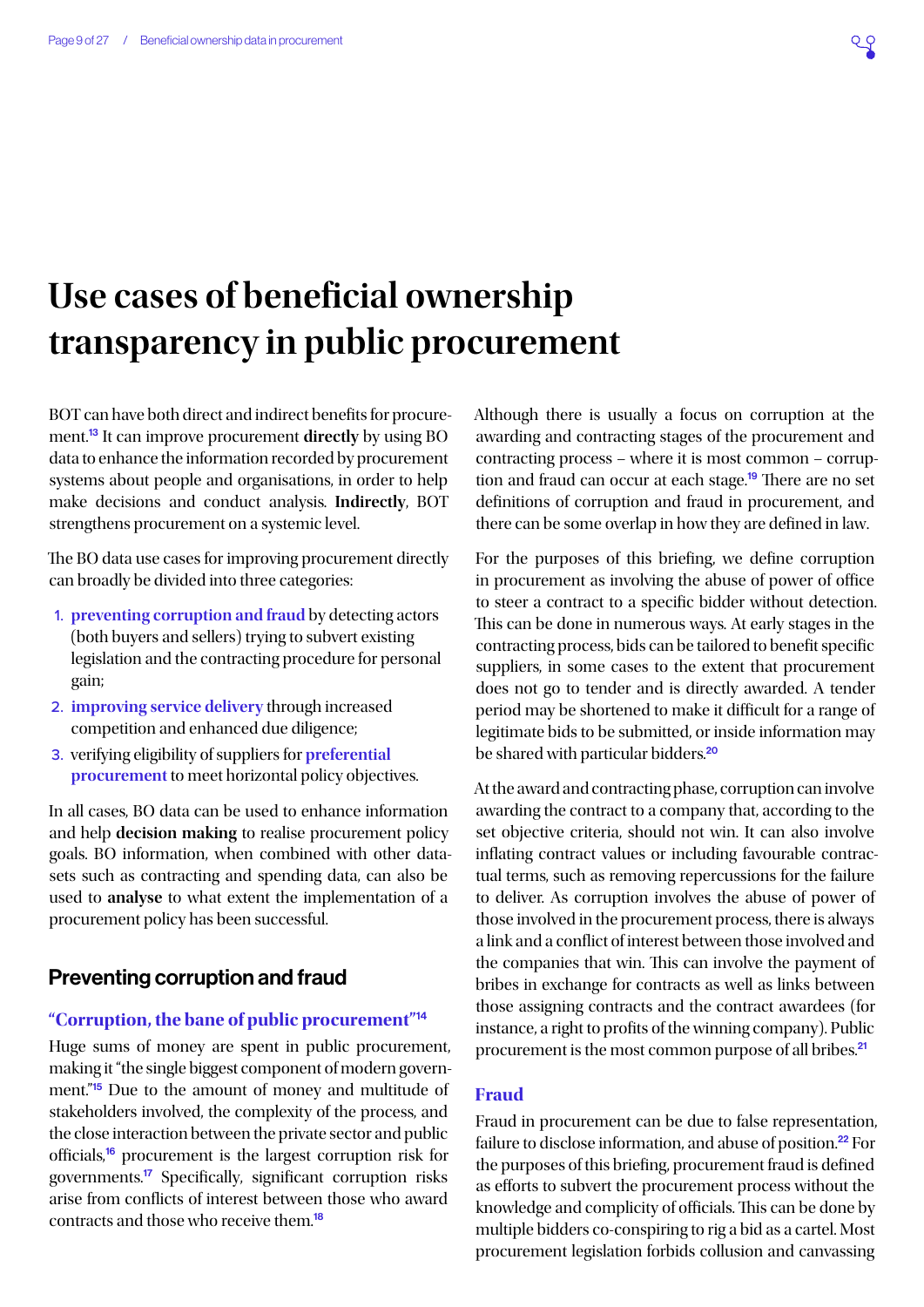<span id="page-9-1"></span>in order to ensure fair competition. Companies can rig bids by, for instance, suppressing bids (thereby decreasing competition and likely inflating price), or by cover bidding (submitting fake bids in order to steer the selection towards a specific bid). Procurement systems should raise red flags when fraud is suspected, but fraud can be very difficult, as well as time and resource consuming, to detect. Red flags are not proof of wrongdoing, but suggest an investigation of the case is necessary. Companies can also fail to disclose information that allows procurement agencies to conduct proper due diligence, or misrepresent themselves to match the profile of the seller that a buyer is looking for (see [Box 2\)](#page-12-1).

All forms of corruption and fraud in procurement have negative effects on competition, value-for-money, and the delivery of services. Not only is this a waste of taxpayer money, but it can also mean collapsing bridges, fake medicines, or protective equipment for medical personnel that is not fit for purpose, undermining trust in government and democracy (see [Box 1\)](#page-9-0).[23](#page-23-0)

## <span id="page-9-0"></span>Box 1: Red flags, corruption, and fraud in COVID-19 procurement

In the global rush for medical and personal protective equipment during the COVID-19 pandemic, many governments enacted emergency procurement legislation that prioritised speed of procurement at the expense of traditional safeguards. In the interest of speed, many countries replaced more time consuming tender processes – aimed at securing fair competition and price effectiveness – with direct awards.<sup>[24](#page-23-0)</sup> Governments that dispensed with safeguards against fraud and corruption in their emergency procurement legislation sooner or later saw cases of fraud, corruption, and conflicts of interest. Dozens of procurement cases related to faulty or not-fit-for-purpose protective equipment have emerged during the COVID-19 crisis, many of which have been linked to previously unidentified conflicts of interest with politically exposed persons (PEPs). It is widely acknowledged that more could have been done to prevent fraud and corruption (for instance, by tracking the BO of contracted companies in an effort to "keep the receipts"[25](#page-23-0) and that emergency procurement can be both fast and open). $26$  At the time of writing, 40 countries accessing IMF COVID-19 related emergency funding mechanisms have made commitments to collecting and publishing BO information relating to COVID-19 procurement in order to "keep the receipts" and audit government expenditure.[27](#page-23-0)

In the UK, research by the *New York Times* revealed that of USD22 billion spent in 1,200 published contracts, USD5 billion went to politically connected companies. The contracts analysed included a company receiving its first of nearly USD274 million in protective equipment contracts within three weeks of being set up, and a number of companies that delivered materials that were deemed unusable by the National Health Service.<sup>[28](#page-23-0)</sup> A government audit report found many instances where departments "failed to document the justification for using emergency procurement, why particular suppliers were chosen, or how any potential conflicts of interest had been identified and managed."[29](#page-23-0) Due to the lack of transparency, it is unclear whether corruption has occurred, but it is clear that with so many companies involved in procurement with politically connected ownership, there should have been red flags raised to prompt closer inspection and documentation of potential issues.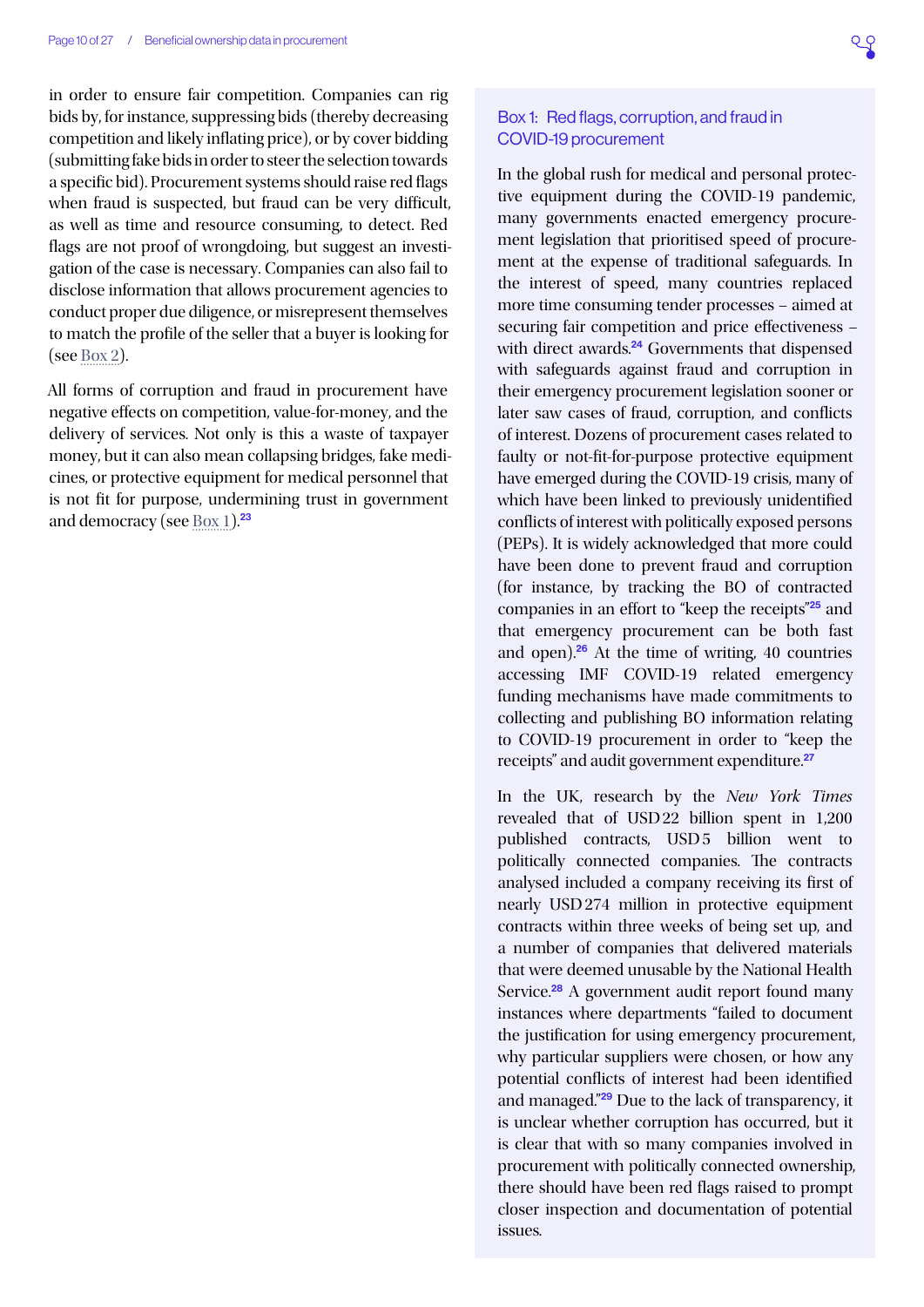<span id="page-10-0"></span>In the Netherlands, the public prosecutor charged two men with defrauding the German government in a facemask contract. The pair had set up a website with false information about facemask production and received a deposit of EUR880,000 of a EUR4.4 million contract for 11 million face-masks, but delivered none.<sup>[30](#page-23-0)</sup> The supposed supplier, when visited by the buyers, knew nothing about the contract.[31](#page-23-0) The fact that the company's ownership was different from that of the bank account should have raised red flags.

## **Using beneficial ownership data to prevent fraud and corruption in procurement**

BO data can help prevent corruption and fraud in two key ways:

- 1. detecting undisclosed or hidden **conflicts of interest**;
- 2. raising red flags for potential signs of **collusion and bid rigging**.

#### **Conflicts of interest**

BO information can help check for conflicts of interests that may escape more superficial checks by identifying links between those holding positions of power, such as PEPs or procurement authorities, and the (hidden) ownership and control of companies. When a red flag is raised, signalling a bid may have a potential conflict of interest, additional checks can be built in to ensure contracts are awarded fairly. If the BO data is structured and machine-readable, these checks can be automated, saving procurement officers time and making procurement more efficient. For instance, it can be combined with PEP data to identify their involvement in supplier companies (see [Box 1\)](#page-9-0).<sup>[32](#page-23-0)</sup>

This data can be used by governments to help make decisions on contract awards, and may also be published and used by the general public to hold the government to account (see [Box 1](#page-9-0)). The publication of BO information of suppliers also serves as a deterrent. For its Social Fund and its Regional Development Fund, the EU uses ARACHNE, an "integrated IT tool for data mining and data enrichment"<sup>[33](#page-23-0)</sup> for due diligence, which uses a commercial BO dataset but is not published for public oversight. Both Ukraine (see [Box 6](#page-18-2)) and Slovakia (see [Box 7](#page-21-1)) collect BO data themselves in central registers. Slovakia collects BO data specifically for procurement and publishes it for public oversight. Ukraine has implemented BOT across

all sectors of the economy and collects BO information on all legal entities, and uses this data to check for conflicts of interest in procurement.

#### **Collusion and bid rigging**

BO data can also help detect certain forms of bid rigging. The submission of bids from different companies that share ownership is often not illegal. In the interest of fairness and non-discrimination, procurement officers are very unlikely to be able to make contract award decisions based on ownership – and may be legally prevented from doing so. In many cases, they do not collect or access ownership data at all. However, what is illegal under antitrust legislation in most jurisdictions, though certainly not all, is if companies are operating as a cartel, $34$  artificially inflating prices, price gouging,<sup>[35](#page-23-0)</sup> or colluding and canvassing with other companies. This can sometimes be difficult to prove, so a procurement system should be able to identify when multiple bids share (beneficial) ownership, and raise red flags for closer inspection of these bids.

The US Government Accountability Office's (GAO) review of 32 cases of defence procurement identified cases of "price inflation through multiple companies owned by the same entity to falsely create the appearance of competition"[36](#page-23-0) (see [Box 4.1\)](#page-13-0). If fake bids are submitted through firms with a common owner, this is much harder to detect without BO data<sup>[37](#page-24-0)</sup>

# Improving service delivery through competition

Procurement frameworks aim to facilitate the purchase of the most appropriate services for taxpayers, aiming to achieve the highest quality for the lowest price through fair competition. This section outlines how BO data can help improve the delivery of services by governments fostering competition and leveling the playing field by:

- 1. **reducing and managing operational and financial risks** through enhanced due diligence;
- 2. **diversifying suppliers** and widening business participation;
- 3. fostering competition by **detecting shared ownership**.

#### **Reducing and managing risk**

Knowing the BO of companies involved in procurement and their broader ownership structure collected as part of BO disclosures, helps manage operational risks (for instance, by checking for financial liabilities of other entities within an ownership structure, which could be used to hide debt or losses).[38](#page-24-0)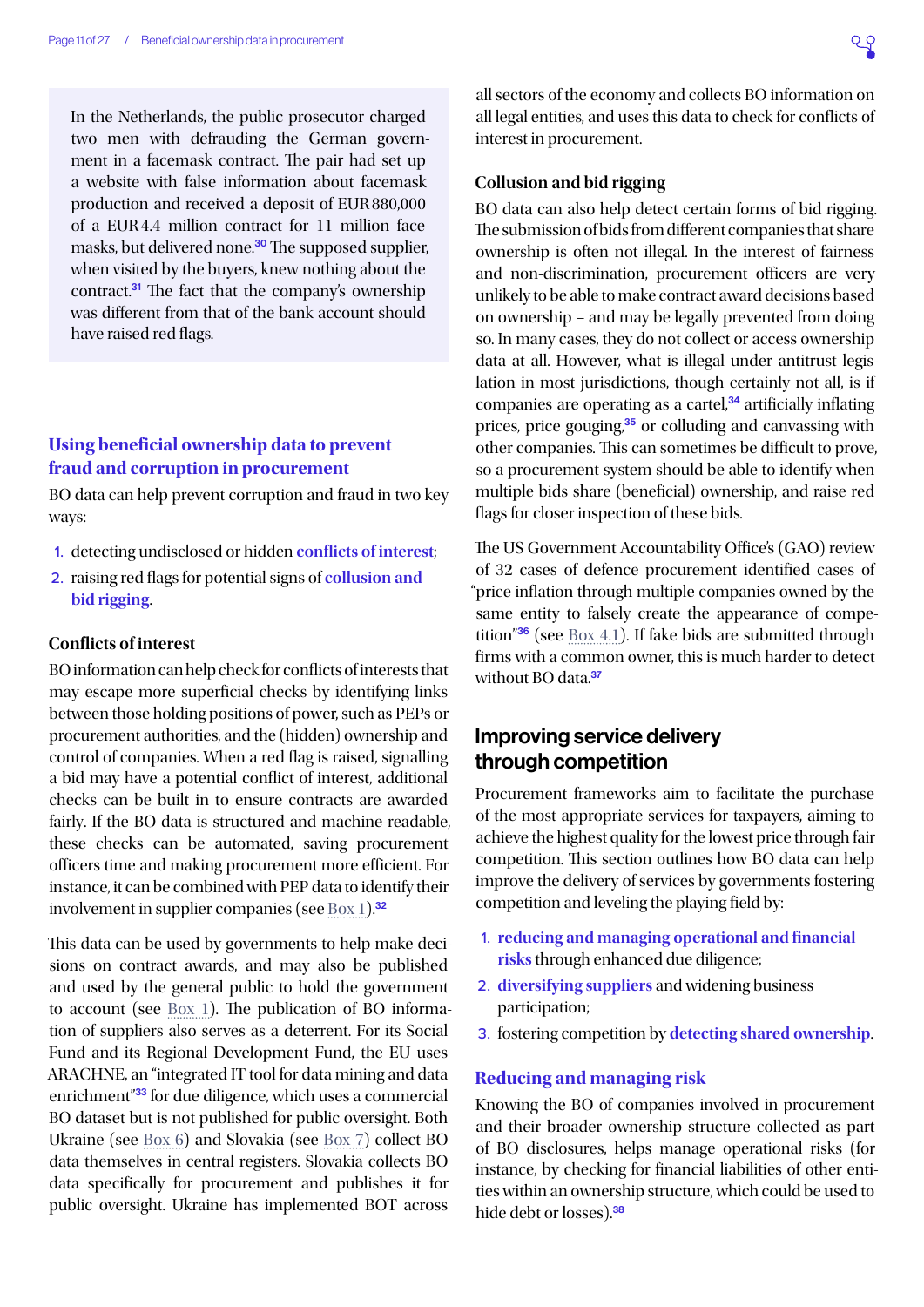<span id="page-11-0"></span>This is illustrated by the case of Carillion, a company that delivered services for hospitals, schools, prisons, and transport and had around 450 contracts with the UK govern-ment.<sup>[39](#page-24-0)</sup> In January 2018, Carillion went into liquidation. The true impact on the delivery of government services of Carillion's insolvency was unclear due to the number of entities in its complex ownership structure who had been awarded contracts. This made it difficult to assess the full implications of the insolvency.<sup>c</sup> Therefore, arguably, a complete risk assessment could not have been possible. In June 2017, Carillion owed GBP 2 billion<sup>[40](#page-24-0)</sup> to its subcontractors and suppliers, leaving many small and medium-sized enterprises (SMEs) unpaid with outstanding debts. One mentioned that "the government continued to give them billion-pound contract after billion-pound contract and that said to me, as a small supplier, that the government had done their due diligence. We were following the government lead."[41](#page-24-0)

BO data and better visibility of ownership structures helps government buyers conduct better risk analysis for procurement decisions, and therefore deliver better services to citizens. In the case of Carillion, knowing how many companies in its ownership structure were contracting with the government would have helped to accurately assess the true risk posed by insolvency, and potentially help mitigate it.

#### **Diversifying suppliers**

Better managing risk can help to increase the pool of potential suppliers, thereby fostering competition. Because government buyers try to mitigate and manage risk, much like private companies do, many governments have tended to favour larger suppliers over smaller ones, with the assumption that this bears less risk.[42](#page-24-0) This can be seen, for example, in IT procurement. Due to the risks involved in early IT projects, this assumption led to the saying, "nobody was ever fired for choosing IBM", as the tech-giant's size provided an extra level of assurances of

delivery, albeit not necessarily within budget. This has likely contributed to the common crowding out of smaller suppliers. SMEs are often significantly cheaper and offer substantial savings and value-for-money for taxpayers. A 2013 UK government report showed a 90% reduction in cost by awarding a hosting and server contract to a smaller provider. The average savings from switching from incumbent and large suppliers to smaller suppliers were in the region of 30% to 90%.[43](#page-24-0) Being able to better understand and manage risk allows governments to be more confident in doing business with newer suppliers. By increasing the range of potential suppliers, governments stimulate competition.

Opening up procurement to foreign suppliers can also help increase competition for government procurement contracts and therefore have a positive effect on the cost of goods and services domestically.[44](#page-24-0) Looking at legal ownership alone cannot give an accurate picture of procurement from foreign suppliers, as these tend to register domestically. The EU uses a commercial BO dataset to be able to analyse the impact of cross-border penetration in public procurement.[45](#page-24-0) By accurately understanding and analysing trade based on data, governments can make better evidence-based policies to promote trade and foster competition in procurement.

#### **Detecting shared ownership**

Finally, using BO data in procurement can help detect shared ownership between multiple companies in a bid. This is not problematic per se, and can be common, especially in emerging markets, but there are some cases where this has been associated with anticompetitive effects.<sup>[46](#page-24-0)</sup> It is necessary to understand both ownership and control in order to assess potential (anti)competitive effects.[47](#page-24-0) Any procurement system should be able to detect and monitor shared ownership and control for possible closer inspection. In order to truly assess both common ownership and control, it is necessary to analyse the BO of companies.

c In January 2018, Companies House listed around 100 companies and partnerships with "Carillion" in their name. See: Federico Mor, Lorraine Conway, Djuna Thurley, and Lorna Booth, "The collapse of Carillion", House of Commons Library, 14 March 2018, 30, [https://researchbriefings.files.parliament.uk/documents/](https://researchbriefings.files.parliament.uk/documents/CBP-8206/CBP-8206.pdf) [CBP-8206/CBP-8206.pdf](https://researchbriefings.files.parliament.uk/documents/CBP-8206/CBP-8206.pdf).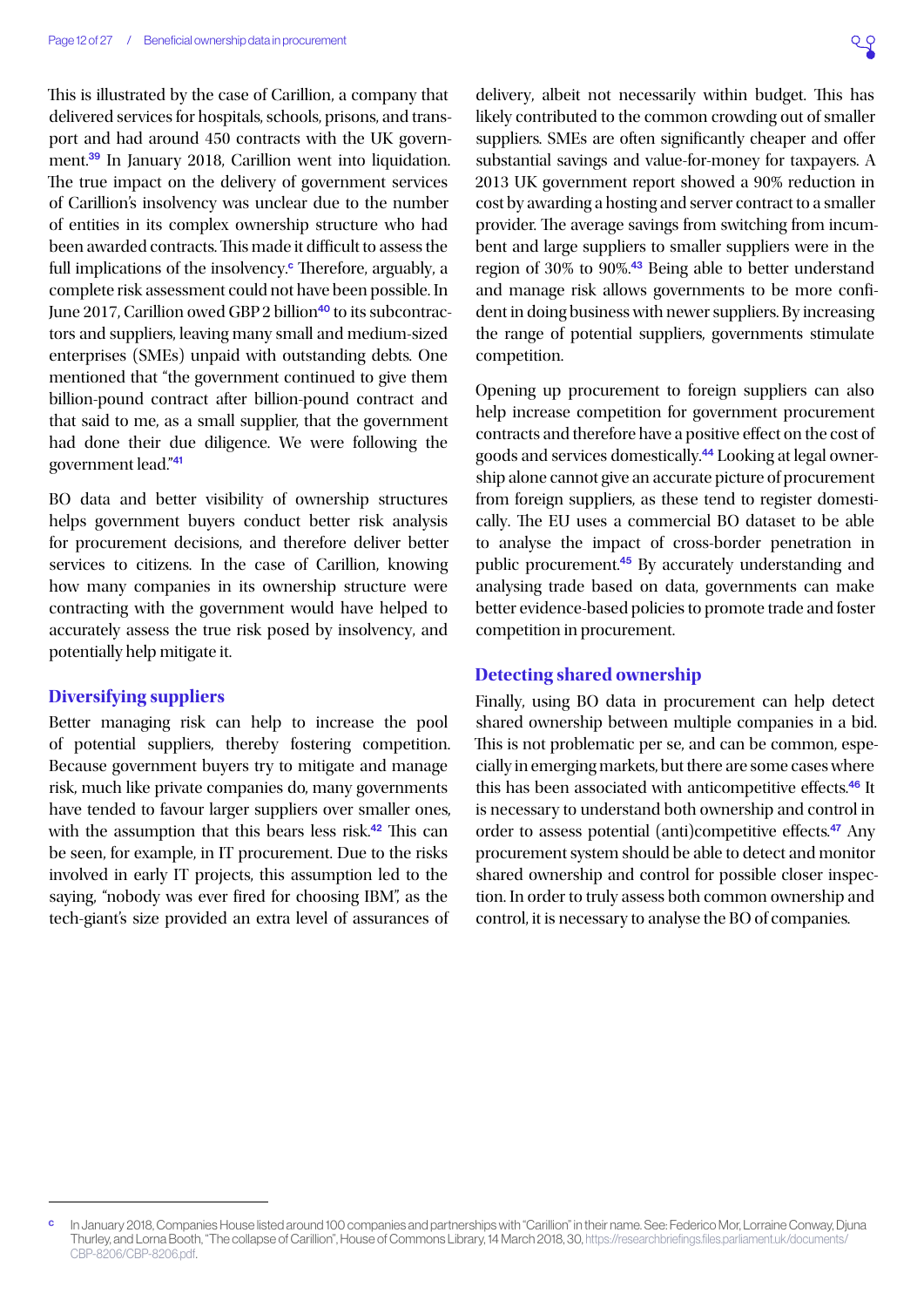#### <span id="page-12-1"></span><span id="page-12-0"></span>Box 2: The Stork's Nest

In 2006, a Czech company whose shares were owned by a limited company subsidiary of Agrofert, the multinational conglomerate owned by businessman Andrej Babiš, started renovations on a dilapidated farm outside Prague. This company subsequently changed from being a limited company to a joint stock company with bearer shares.<sup>d</sup> After it changed its name in February 2008, all shareholders became anonymous.[48](#page-24-0)

In August 2008, the farm received a EUR 1.67 million EU subsidy intended for small businesses,<sup>[49](#page-24-0)</sup> and in 2010, the farm opened as the Stork's Nest hotel and conference centre. That same year, Czech media started making connections between the farm and Agrofert, making the point that at the time of receiving its EU subsidy it was considered a small business. This led to public outcry and mass demonstrations. In response, Babiš denied any connection to the business. In 2013, Agrofert took over the Stork's Nest, which it said was "loss-making and overburdened with debt".

In 2018, a leaked EU report stated that, it appeared, the Agrofert conglomerate staged a fake transfer of ownership of the Stork's Nest to anonymous shareholders in December 2007 in order to feign eligibility for a grant intended for SMEs, which it would not have been eligible for as part of a bigger business. Babiš and Agrofert continue to deny all involvement with the Stork's Nest at the time it received the subsidies, and Czech prosecutors dropped the lawsuit in 2019. This case illustrates how obfuscating a company's ownership could potentially be used to disguise its size, and how BO data can be used to detect potentially hidden links between entities and their parent companies.<sup>e</sup>

# Verifying eligibility in strategic and preferential public procurement

Preferential procurement is any procurement that gives preference to certain suppliers, thereby deviating from the traditional principles of public procurement of equality, non-discrimination, and competition.<sup>[50](#page-24-0)</sup> Many governments in both developing and developed economies have introduced preferential procurement policies and programmes to achieve certain horiztonal policy objectives. This is also called strategic procurement.

As governments are the largest single buyer of goods and services in most economies, it is considered "a powerful force for change"[51](#page-24-0) to realise other development and sustainability goals. Preferential procurement policies are numerous and diverse in their application (see [Box 3](#page-13-1)). These include environmental goals (green procurement) and stimulating innovation, trade, and economic integration.[52](#page-24-0) A key aim of strategic procurement is related to GESI. This includes preferential procurement to redistribute opportunities, choices, and resources. Often, this is done to improve the conditions of disadvantaged individuals and groups.[53](#page-24-0) Inclusivity in procurement supports job creation. Governments can also procure with a national focus, for instance, to develop a sector or in defence procurement where domestic and trusted suppliers are often preferred for national security reasons.

d Bearer shares are physical share documents where the person who holds the document is the legal shareholder to whom dividends are paid. As they are unregistered and their ownership can easily change, they lack effective regulation and control, and as a result can be used for illicit purposes. Due to their opacity, bearer shares have been banned in many countries.

e For additional information on the Agrofert case and the impact BOT has had in Slovakia, please see: Tymon Kiepe, Louise Russell-Prywata, and Victor Ponsford, ""Early impacts of public registers of beneficial ownership: Slovakia", Open Ownership, September 2020, [https://www.openownership.org/uploads/](https://www.openownership.org/uploads/slovakia-impact-story.pdf) [slovakia-impact-story.pdf](https://www.openownership.org/uploads/slovakia-impact-story.pdf).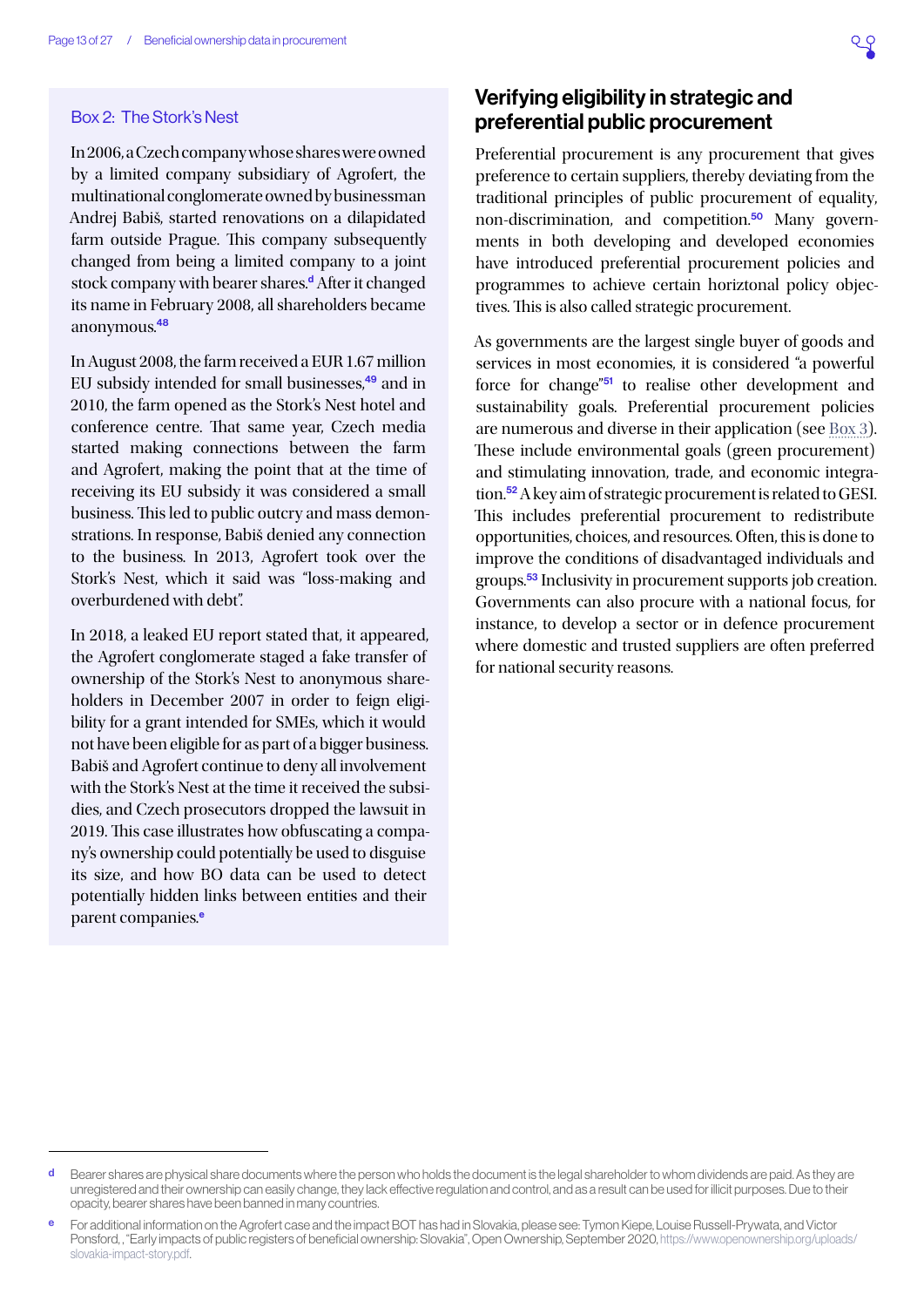<span id="page-13-3"></span><span id="page-13-1"></span>Box 3: Strategic and preferential procurement examples in practice

- **Green procurement**: The EU's "Buying Green" procurement policy seeks to procure goods, services, and works with a reduced environ-mental impact throughout their life-cycle.<sup>[54](#page-24-0)</sup>
- **Innovation**: Mexico set up a "Public Challenges" fund which invited proposals for innovative digital solutions to address specific societal challenges.[55](#page-24-0)
- **Stimulate economic growth by supporting SMEs**: The EU's procurement policy breaks tenders down into smaller lots, more manage-able for smaller companies.<sup>[56](#page-24-0)</sup> The World Bank's 2017 Benchmarking Public Procurement report, which surveys 180 economies, shows that 47% of countries indicate they provide SME-specific public procurement incentives.<sup>[57](#page-24-0)</sup>
- **GESI**: In Chile, the government procures from "female enterprises", which are companies where women own the majority of company shares and the CEO must be a woman.<sup>[58](#page-24-0)</sup> In South Africa, the government aims to improve opportunities for Black people and women through its Broad-Based Black Economic Empowerment Commission (B-BBEE Commission) policy.

### **Certification**

For public procurement to realise its transformative potential of addressing additional policy aims, accurate and reliable verification of supplier eligibility should form the backbone of a procurement regime.<sup>[59](#page-24-0)</sup> Certification is the means by which governments are able to establish the eligibility of an individual or company in applying for preferential procurement contracts. Reliable information is critical for doing so.

## <span id="page-13-2"></span><span id="page-13-0"></span>Box 4.1: Certification challenges in US defence procurement

The US has relied on self-certification in defence procurement but, in doing so, the country has seen both financial and nonfinancial fraud. The Department Of Defense's (DOD) vendor vetting programme must carry out investigations into contractor ownership, including BO, without access to a central BO register. In an audit, the GAO concluded that the lack of access to accurate information exposed the DOD to national security risks from contractors with opaque ownership structures, and saw individuals circumvent debarment and eligibility criteria for specific contracts.

Of the 32 cases reviewed, four cases involved individuals creating domestic shell companies for foreign manufacturers to bid on contracts specifically designated for domestic companies. One of the companies ultimately supplied the DOD with defective and non-conforming parts that led to the grounding of at least 47 aircrafts. Three of the companies shared sensitive military technical drawings and blueprints to foreign countries. In 20 of the 32 cases, GAO identified ineligible contractors using self-certification to fraudulently win bids set aside for companies with majority ownership by women, US citizens who are economically or socially disadvantaged, or service-disabled veteran-owned businesses. In these cases they either fraudulently used the names of eligible individuals or the figureheads did not actually hold the level of BO or control of the company required.<sup>[60](#page-24-0)</sup>

In another case, the Pentagon discovered that the company it had procured security cameras from had circumvented domestic production requirements[61](#page-24-0) by disguising its illegal importation of Chinese surveillance equipment through the use of shell corporations with anonymous ownership records.<sup>[62](#page-24-0)</sup>

The main challenge in certification is the same challenge faced by central registers of BO: to establish and verify whether statements submitted by companies are accurate and reliable. Certification is typically done through self-certification, certification via private businesses, or registration via centralised registers based on demographic data.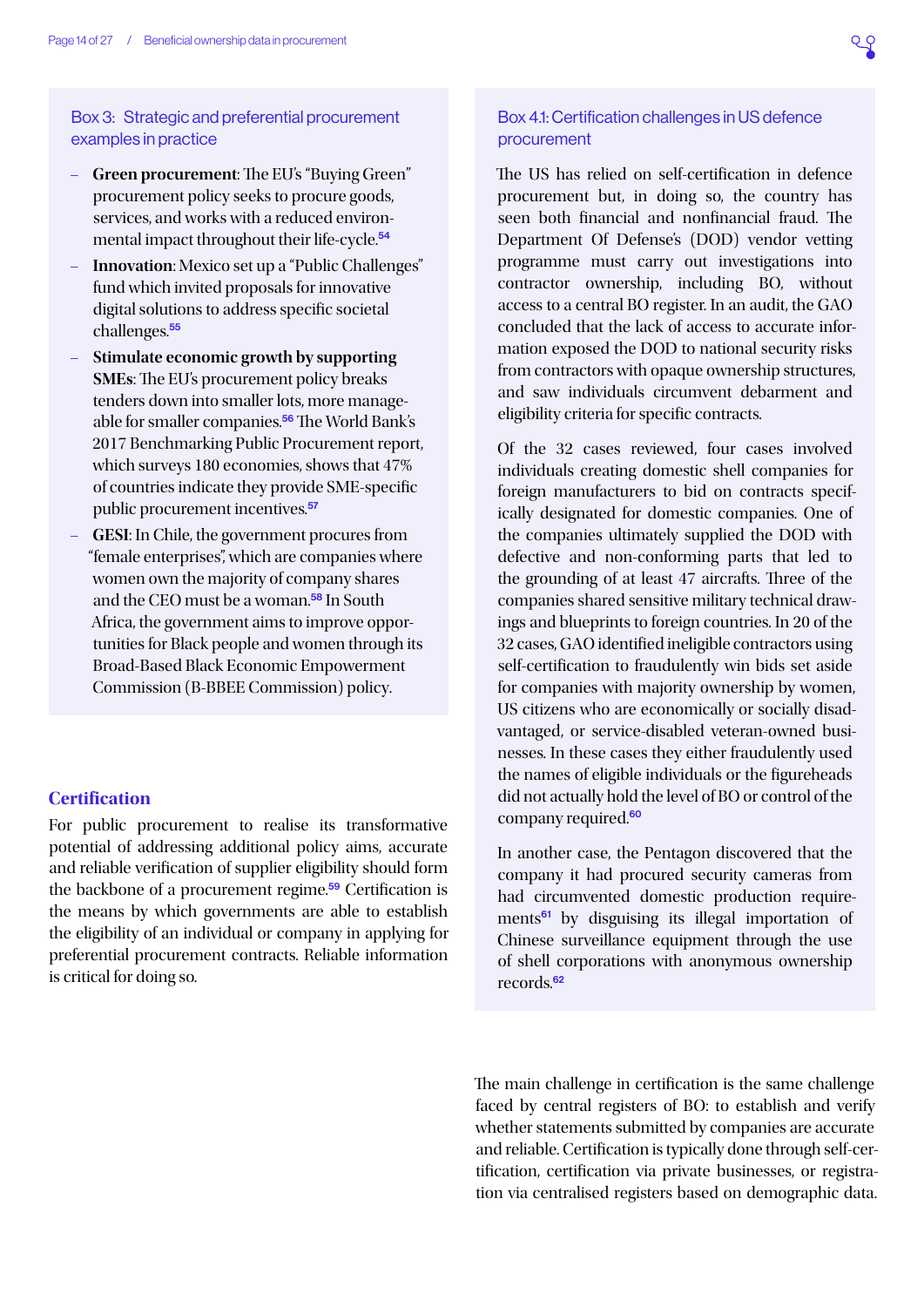<span id="page-14-0"></span>Where a centralised register as a reference database is lacking, certification regimes can face issues with accuracy and reliability (see [Box 4](#page-13-2)).

#### Box 4.2: Preferential procurement in South Africa

In South Africa, the B-BBEE Commission aims to increase involvement from Black and womenowned businesses, amongst other criteria. Scorecards are provided by private entities, which give a score according to the five B-BBEE criteria, two of which relate directly to percentage ownership and voting rights by Black people and women. Higher scores result in greater likelihood of winning tenders.

The most significant risk that private verification agencies face in verifying the ownership score is the overstatement of beneficial Black ownership and gaining an accurate image of complex ownership structures.<sup>[63](#page-24-0)</sup> The B-BBEE Commission reported that less than 20% of transactions in 2018-2019 included complete certification documentation when first submitted. Follow-ups concerning incomplete information were often conducted without any success, having to draw on various documents with varying formats that lacked specific data requirements.<sup>[64](#page-24-0)</sup> Despite hefty sanctions, the current system is highly susceptible to fraud.<sup>[65](#page-24-0)</sup>

## **Ensuring eligibility with beneficial ownership data**

Centralised and verified BO registers are a potentially valuable reference dataset that can be used to help verify bidder eligibility at the award stage of procurement regimes that define eligibility based on ownership or control. BO registers can help with simplifying and automating the verification of eligibility and auditing preferential procurement qualification procedures.<sup>[66](#page-24-0)</sup> In South Africa, for instance, reliable BO information would be useful in verifying B-BBEE certification, which predominantly relies on affidavits. It would help create a more complete picture of ownership to more accurately achieve policy objectives.<sup>[67](#page-24-0)</sup>

## Box 4.3: Procuring from indigenous-owned businesses in Australia

Australia aims for 3% of contracts to be delivered by businesses with more than 50% indigenous ownership.[68](#page-24-0) Supply Nation is a not-for-profit organisation that holds a central database of majority indigenous-owned businesses. Whilst Supply Nation is a main source for this information, it is not the only one, nor are indigenous-owned businesses mandated to receive certification from them. If an enterprise states that it is an indigenous enterprise and is not listed with Supply Nation, procurement officers must take steps to ensure that the enterprise is 50% or more indigenous-owned.<sup>[69](#page-24-0)</sup> The Australian Securities and Investments Commission (ASIC) has been criticised for not collecting and publishing businesses' beneficial owners alongside directorship information. If they would do so, this would make it easier to verify the percentage ownership of indigenous-owned businesses and help the government to analyse how they are upholding their social procurement commitments.[70](#page-24-0)

Collecting information in central registers has the advantage that information is checked and updated more regularly in the business lifecycle, as discussed later in this briefing. This could make verifying eligible bidders more efficient and provide better data for analysis, as governments could do so centrally in a standardised data format, making it cheaper to use and analyse. If the data is available in structured, machine-readable format, these processes can be automated to reduce costs.

Current BOT regimes do not typically collect demographic information for individuals, besides age (via date of birth) and location. It is possible to collect additional data, but countries would need to assess whether it would be appropriate to collect certain sensitive demographic data – for instance, race and ethnicity – as part of a broader BOT regime. Additional demographic information could be collected during the procurement process, and combined with BO data at a later stage.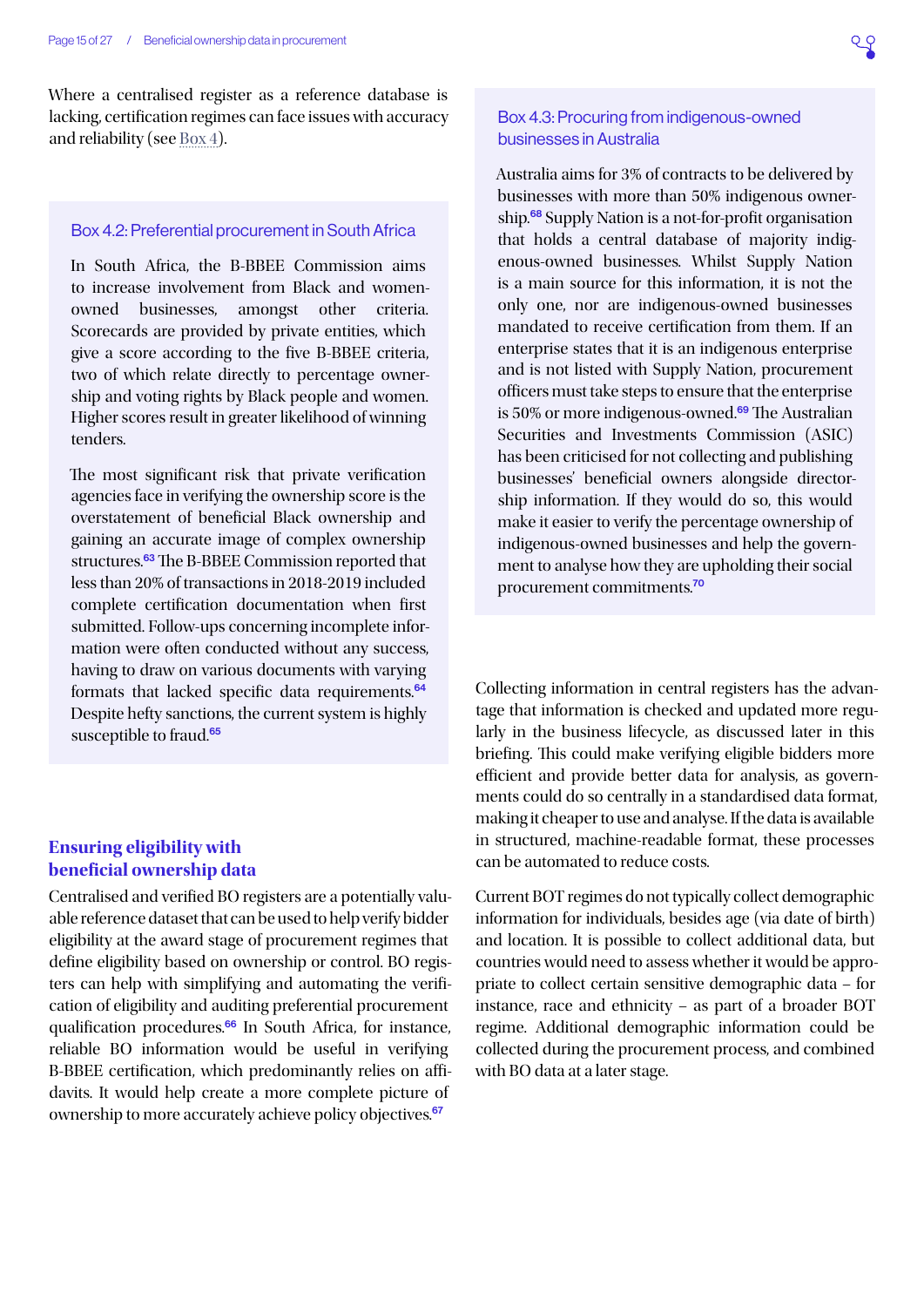

# <span id="page-15-1"></span><span id="page-15-0"></span>Improving procurement systemically

Whilst the previous sections have focused on direct benefits of BO data to procurement, it is important to recognise the wider and systemic indirect benefits for the general environment from which governments procure. Broadly, BOT improves procurement in the following areas.

- 1. **Increase competitiveness** between businesses by leveling the playing field – reducing corruption creates an environment where all companies play by the same rules.[71](#page-24-0)
- 2. **Reduce risk and the cost of due diligence**. Knowing who companies are doing business with and increasing supply chain visibility helps companies manage financial exposure and operational risks.[72](#page-24-0) To illustrate, 84% of chief supply chain officers said the lack of visibility is the largest challenge in mitigating disruptions.[73](#page-24-0) This benefits SMEs, as the costs of due diligence are relatively higher for smaller companies.<sup>[74](#page-24-0)</sup>
- 3. **Foster a business culture of transparency and trust**, between businesses as well as between business and society, and business and government. This, in turn, is good for investment.[75](#page-24-0) BOT means that all actors have more confidence about who they are really entering into business with, increasing accountability of and trust in business and government, and closing loopholes for bad actors.

The systemic benefits of BO data for procurement were highlighted in a 2019 Adam Smith study, which stated that "registers may facilitate greater prosperity by contributing to a more open investment regime and by ensuring valuefor-money in public procurement. This includes bolstering customer due diligence in the private sector, establishing a level playing field and fostering open competition".[76](#page-24-0)

The full range of systemic benefits of BOT in procurement can only be realised with centralised open registers. The review of the implementation of the UK BO register shows that of the companies that used the register for potential customer checks, due diligence checks, and looking up information on competitors, 64% said the information was useful or very useful.[77](#page-25-0) Recent surveys show the use of public registers for due diligence is on the rise.[78](#page-25-0)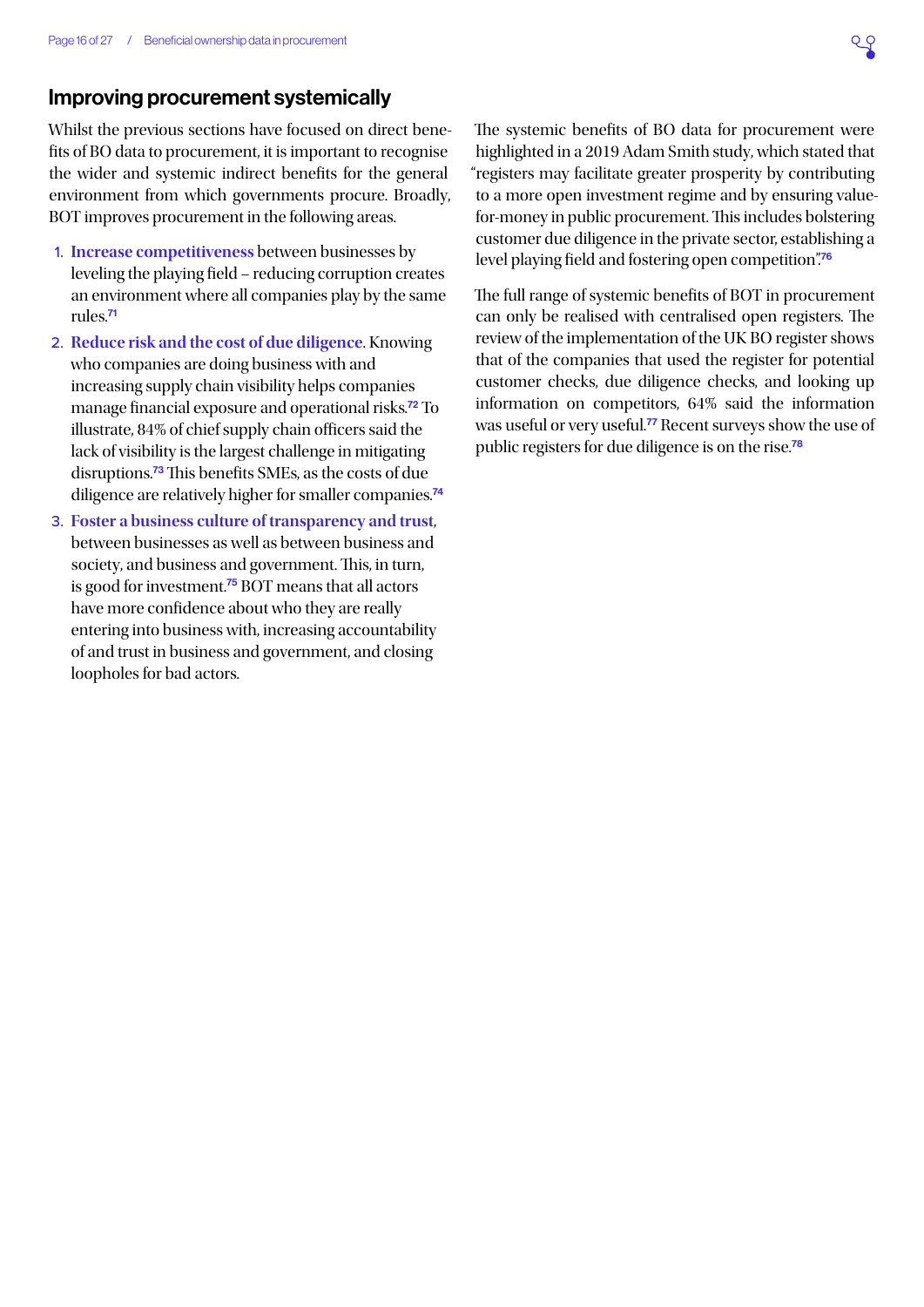

# <span id="page-16-0"></span>**Operationalising the use of beneficial ownership data in procurement**

Operationalising the use of BO data in procurement requires making decisions about a number of things, including where to source BO data from, how and when to collect it, and how to verify it and whether it is published. These will all have an impact on data quality and useability. How and in what format data is collected will also affect its ability to be linked to other datasets, which may allow for specific types of analysis. The following section outlines some key considerations for implementers.

## <span id="page-16-1"></span>Data collection and coverage

Broadly, governments implementing the use of BO data in procurement can either buy commercially available BO data or collect it themselves in a centralised register. The latter is good practice, as this means that different user groups (including procurement authorities), can access the information through one central location in a standardised format. This removes some of the practical and cost barriers to accessing and analysing BO information.[79](#page-25-0) If governments collect the data themselves in a central register to aid procurement, there are two main options:

- 1. governments can collect data during the procurement process and hold this in a **central procurement-specific register**;
- 2. governments can pull data from a **central BO register that covers all sectors of the economy** into procurement processes.

In both cases, there are practical and technical considerations to maximise the effectiveness of disclosures. Open Ownership (OO) has developed a set of principles for effective disclosure (see [Box 5\)](#page-16-2) for governments aiming to implement central registers, which also apply to procurement-specific registers.

## <span id="page-16-2"></span>Box 5: The Open Ownership Principles for effective beneficial ownership disclosure

OO has developed the OO Principles as a gold standard for effective BO disclosure. They are intended to support governments implementing BO reforms, and guide international institutions, civil society, and private sector actors in understanding and advocating for effective reforms. The nine principles are necessary for high quality, reliable data to maximise usability and minimise loopholes.

- 1. BO should be **clearly and robustly defined in law, with low thresholds** used to determine when ownership and control is disclosed.
- 2. Disclosure should **comprehensively cover** all relevant types of legal entities and natural persons.
- 3. BO disclosures should contain **sufficient detail** to allow users to understand and use the data.
- 4. Data should be collated in a **central register**.
- 5. Data should be **accessible to the public**.
- 6. Data should be **structured and interoperable**.
- 7. Measures should be taken to **verify** the data.
- 8. Data should be kept **up to date** and **historical records maintained**.
- 9. Adequate **sanctions and enforcement** should exist for noncompliance.

For more information, please see: [www.openownership.org/principles.](http://www.openownership.org/principles)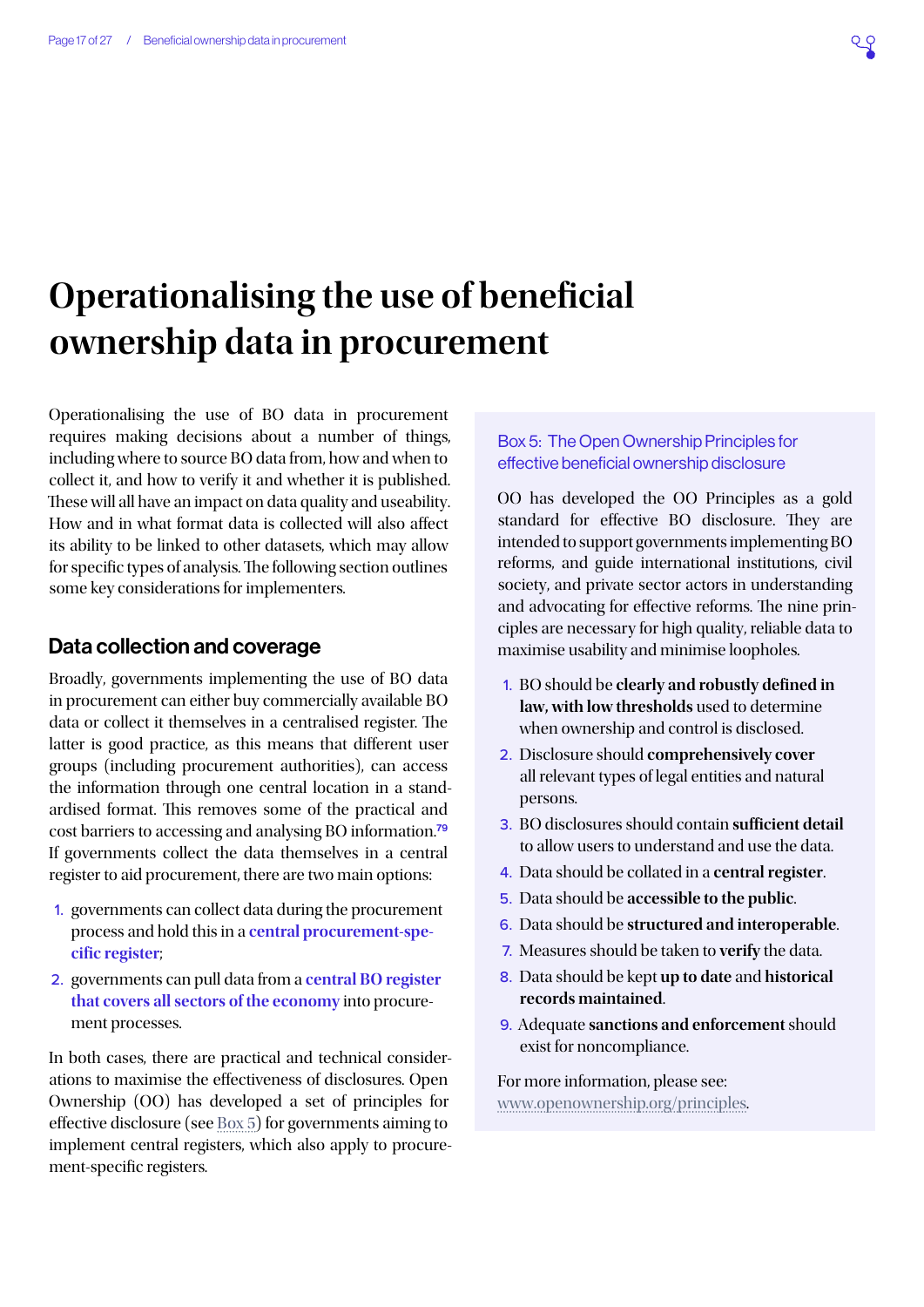### <span id="page-17-2"></span><span id="page-17-1"></span>**Commercially available BO data**

BO data from private third-parties have inherent limitations. Private sector BO providers building proprietary datasets often have limited visibility on (or rights to distribute) full ownership data, and often rely on inferring from partial information. They cannot coordinate the knowledge held by beneficial owners, shareholders, and companies or guarantee the coverage in the way that a government with the right powers and mandate can.<sup>[80](#page-25-0)</sup> For example, the EU's ARACHNE system uses Bureau van Dijk's ORBIS data<sup>[81](#page-25-0)</sup> – a commercial dataset which includes BO data – to detect potential conflicts of interests. However, there are debates about the quality of ORBIS data, and some data users have pointed to gaps in its coverage of certain countries (Germany, for instance). Whilst ORBIS covers a huge number of companies, the varying coverage per country highlights that BO data from private suppliers is no substitute for governments legislating for companies to disclose their BO.<sup>[82](#page-25-0)</sup>

### <span id="page-17-0"></span>**Central registers**

A number of governments collect BO data themselves specifically for procurement (see, for example, [Box 6](#page-18-2)). In this case, BO information can be collected at different stages of the contracting process (see [Figure 1\)](#page-3-0). Governments must ensure their disclosure regime comprehensively covers the legal entities to fulfil their policy aims. How and when data is collected comes with different advantages and disadvantages relating to the accuracy and quality of the data, as well what the data can be used for.

To illustrate this, if jurisdictions do not have a central BO register but want to use BO data to prevent fraud and corruption, they must collect the BO information of all entities submitting bids, in addition to conducting BO checks on the contract awardee, otherwise they will not be able to identify bid rigging. The UK's proposed register of beneficial owners of overseas companies and other legal entities intends to collect BO data on foreign entities seeking to bid for UK government contracts over a certain threshold. However, the proposal is to only collect this data for contract awardees, making it impossible to detect bid rigging by cartels.[83](#page-25-0) Collecting BO information for the sole purpose of procurement may also restrict governments from using BO data in other policy areas.

Governments can also collect information in a central register on all legal entities in a jurisdiction as part of a BOT regime and subsequently use this data in procurement. In this case, BO information can be collected and checked at different company lifecycle and procurement stages. Economy-wide BOT can allow for better visibility of full ownership structures when sufficient detail is collected. This can reveal other legal entities in an ownership structure that would not be revealed in procurement-specific BO data collection.

A key consideration for implementers is whether the disclosure regime comprehensively covers all companies relevant to procurement, including, for instance, foreign entities. Using data from other jurisdictions, where available, may not be feasible in the near future, as aspects like legal definitions and standards on verification differ. The UK, for instance, has proposed a separate register for foreign entities wishing to do business with the government, in addition to its central register for the BO of UK legal entities.[84](#page-25-0) Implementers may face additional challenges when verifying the BO of foreign entities, such as verifying the identities of foreign nationals.

Collecting BO data on all legal entities also allows governments to use BO data in a number of other policy areas (for instance, AML), where some countries may already be under international obligations. In the Czech Republic, for instance, contract awardees were required to submit BO information as prerequisites for contracting. Following the implementation of a centralised BO register, as required by the EU Fourth and Fifth Anti-Money Laundering Directives, the Czech Republic removed its requirement to submit BO data in procurement. Instead of the supplier needing to provide this information as part of the procurement process for every bid, contracting authorities search the relevant information on the Register of Beneficial Owners, maintained by registry courts.<sup>[85](#page-25-0)</sup>

Currently, not many governments appear to be using BO data in procurement. Where this is done, it is not done systematically, and appears to be done in an ad hoc fashion and not broadly publicised. The World Bank's 2020 Good Practices Guide for Preventing and Managing Conflicts of Interest in the Public Sector, for instance, only mentions Chile, Indonesia, Moldova, and Ukraine as collecting this data as standard procedure.<sup>[86](#page-25-0)</sup> In contrast, of the few other countries that do have central and public BO registers, most do not appear to be using them systematically in procurement. How Ukraine collects BO data on all legal entities as part of its BOT regime, and subsequently uses this in its procurement processes, is detailed in [Box 6](#page-18-2).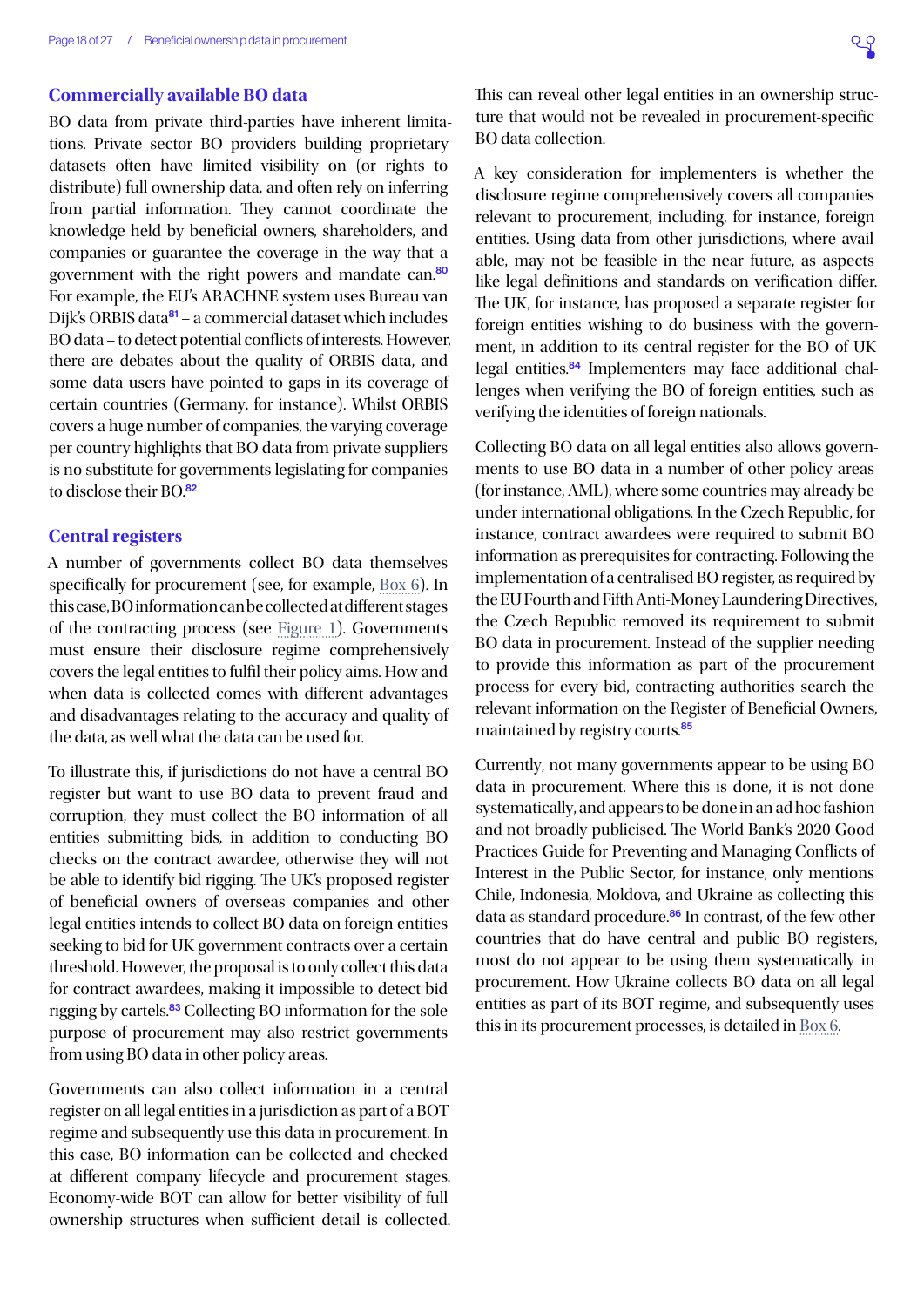#### <span id="page-18-2"></span><span id="page-18-0"></span>Box 6: Ukraine's ProZorro platform

Ukraine's online procurement platform, ProZorro, is considered one of the best global platforms for monitoring public spending.<sup>[87](#page-25-0)</sup> It was implemented as part of procurement transparency reforms in 2014. Ukraine also collects BO information of legal entities registered in the country on a central, publicly accessible register, called the Unified State Register of Legal Entities. According to Ukraine's Public Procurement Law (Article 17), the procuring entity should refuse participation in the procurement procedure of the bidder if the Unified State Register does not contain information about the beneficial owner of the legal entity. Information about bidders and awardees, including information about their beneficial owners, is accessible online free of charge on ProZorro, also in a machine-readable format, which allows public scrutiny and over-sight.<sup>[88](#page-25-0)</sup> According to research by OCP, ProZorro has led to saving at least 10% of the procurement budget by fostering competition and decreasing corruption.[89](#page-25-0)

## <span id="page-18-1"></span>Public access

Publishing BO data – for procurement or otherwise – stimulates broader data use and scrutiny that is likely to drive up data quality. The publication of data can also have a deterrent effect. Therefore, in order to get the maximum benefit and full utility from BO data in procurement, including its systemic and indirect effects, governments should collect, verify, and publish BO data centrally. This also allows governments to use BO data in other policy areas.

Whilst there is a case for making data public to maximise effectiveness of BO data in public procurement, there are legitimate privacy concerns over publicising certain characteristics of individuals and the unequal impacts these may have. As a principle, governments and companies should not collect and disclose data beyond the minimum that is necessary to achieve their policy aims, or data that poses a significant risk of harm.[90](#page-25-0) Governments should be mindful about what data they collect and the fields they publish, and consider exceptions on a case-by-case basis where credible threats to an individual emerge from the publication of data.<sup>f</sup>

## Structured and interoperable beneficial ownership and procurement data

Internationally, there has been a growing trend towards e-government and e-procurement.[91](#page-25-0) Operationalising the use of BO data in procurement is more easily done through integrated digital technologies rather than through paper based systems. In order to maximise the potential benefit of using BO data in procurement, it should be collected and stored as structured, interoperable and machine-readable data, which can be analysed easily and cheaply. When BO data is combined with other open and structured datasets, such as open contracting and spending data, analysis can provide powerful insights into procurement practices, consumption models, and supplier transactions.

A number of data standards have been developed that can be used off the shelf for implementing governments, which facilitate easy exchange of data between systems. The Open Contracting Data Standard (OCDS) was developed by the Open Contracting Partnership for this purpose, and is implemented around the world. It is built on the idea that it should be possible to follow a contracting process from planning to implementation through a unique ID.<sup>9</sup> For BO data, OO has developed the Beneficial Ownership Data

In the UK, for instance, individuals can apply for their information to be concealed from the public register, if personal characteristics of a person when associated with a company put a person "or any person living with them, at serious risk of violence or intimidation." See: "Applying to protect your personal information on the Companies House register", GOV.UK, 16 September 2020, [https://www.gov.uk/guidance/](https://www.gov.uk/guidance/applying-to-protect-your-personal-information-on-the-companies-house-register) [applying-to-protect-your-personal-information-on-the-companies-house-register.](https://www.gov.uk/guidance/applying-to-protect-your-personal-information-on-the-companies-house-register)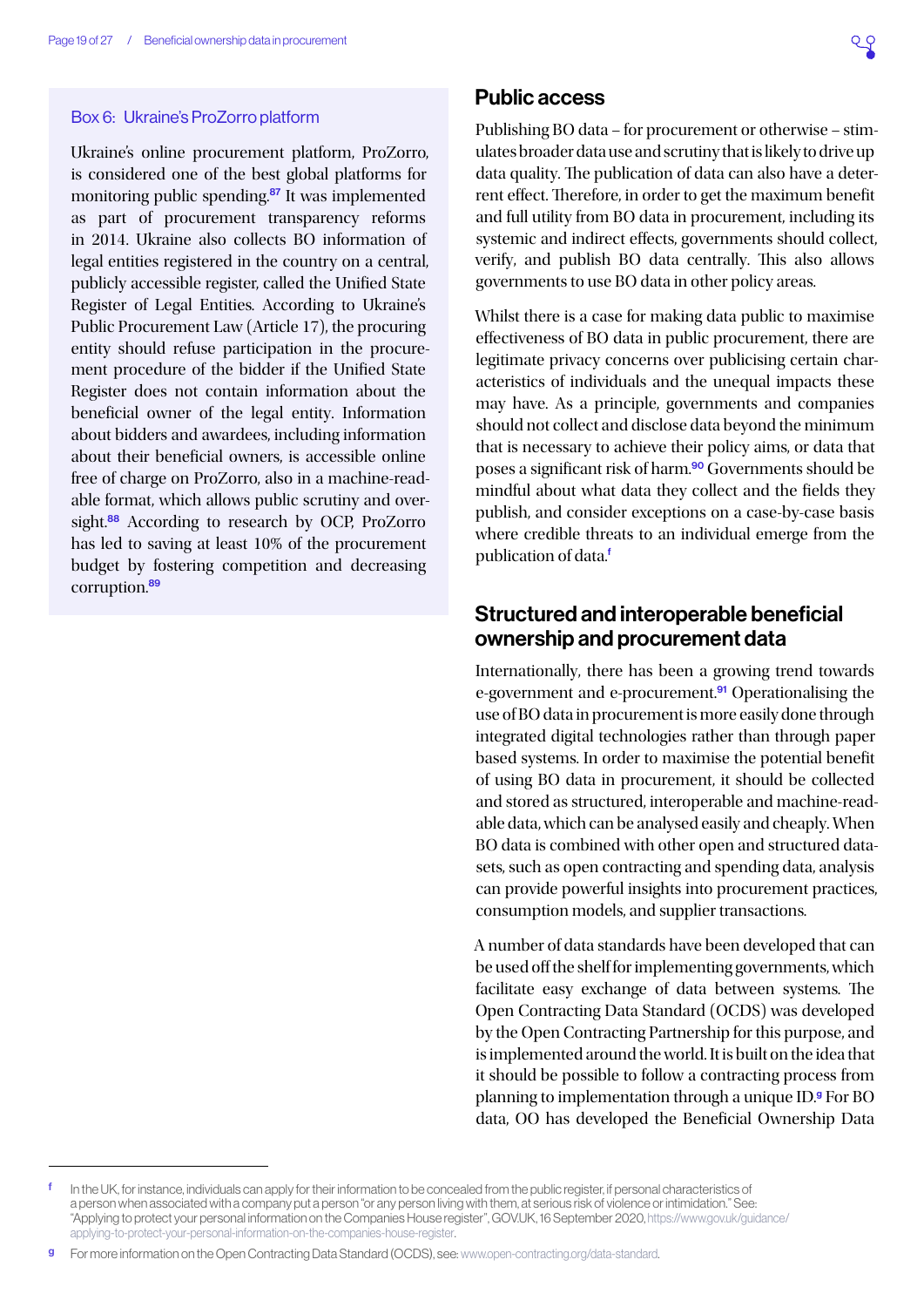<span id="page-19-0"></span>Standard (BODS), which provides a structured template for describing BO as machine-readable data, laying out key data points for implementers to collect.<sup>h</sup> OCDS and BODS data can be easily combined.

When combining datasets, it is key to be able to identify individuals and companies across them. Matching people across datasets by using identifiers such as names is unreliable and labour intensive, and not viable for larger datasets.[92](#page-25-0) A better approach is to use unique identifiers. Combining datasets allows for analysis that is otherwise not possible. For instance, without linking procurement data to spending data, it is not possible to comprehensively analyse a procurement system.

By using national identification numbers in BO disclosures as unique identifiers, Global Witness was able to link jade mining concessions to government officials in Myanmar.<sup>[93](#page-25-0)</sup> Governments implementing BOT, like Nigeria and Jordan, are developing unique identifiers for their own registers.

When these different datasets are expressed in common formats, they can be incorporated into standard workflows, and the analysis can be automated. This is demonstrated through the Bluetail prototype, which connects contracting and BO data for multiple bidders as well as identifying red flags (such as the same beneficial owner appearing in multiple bids). The Sinar Project in Malaysia, a civi-tech organisation that uses open data sources to hold its government accountable, developed Telus. Telus is a web service application that imports and joins up open data sources for PEPs (using the Popit API), BO (using BODS data from the Global Register), and procurement contracts (using OCDS) to expose conflicts of interests in procurement.<sup>[94](#page-25-0)</sup>

h The Beneficial Ownership Data Standard (BODS) has been developed to serve as a solid conceptual and practical framework for collecting and publishing BO data, and enabling the resulting data to be interoperable, more easily reused, and higher quality. BODS has been developed in collaboration with dozens of international experts in company data and in technical standard-setting, across civil society, business, and academia. A separate tool has been developed that allows the [data to be visualised.](https://www.openownership.org/visualisation/visualisation-tool/) See: [standard.openownership.org.](https://standard.openownership.org)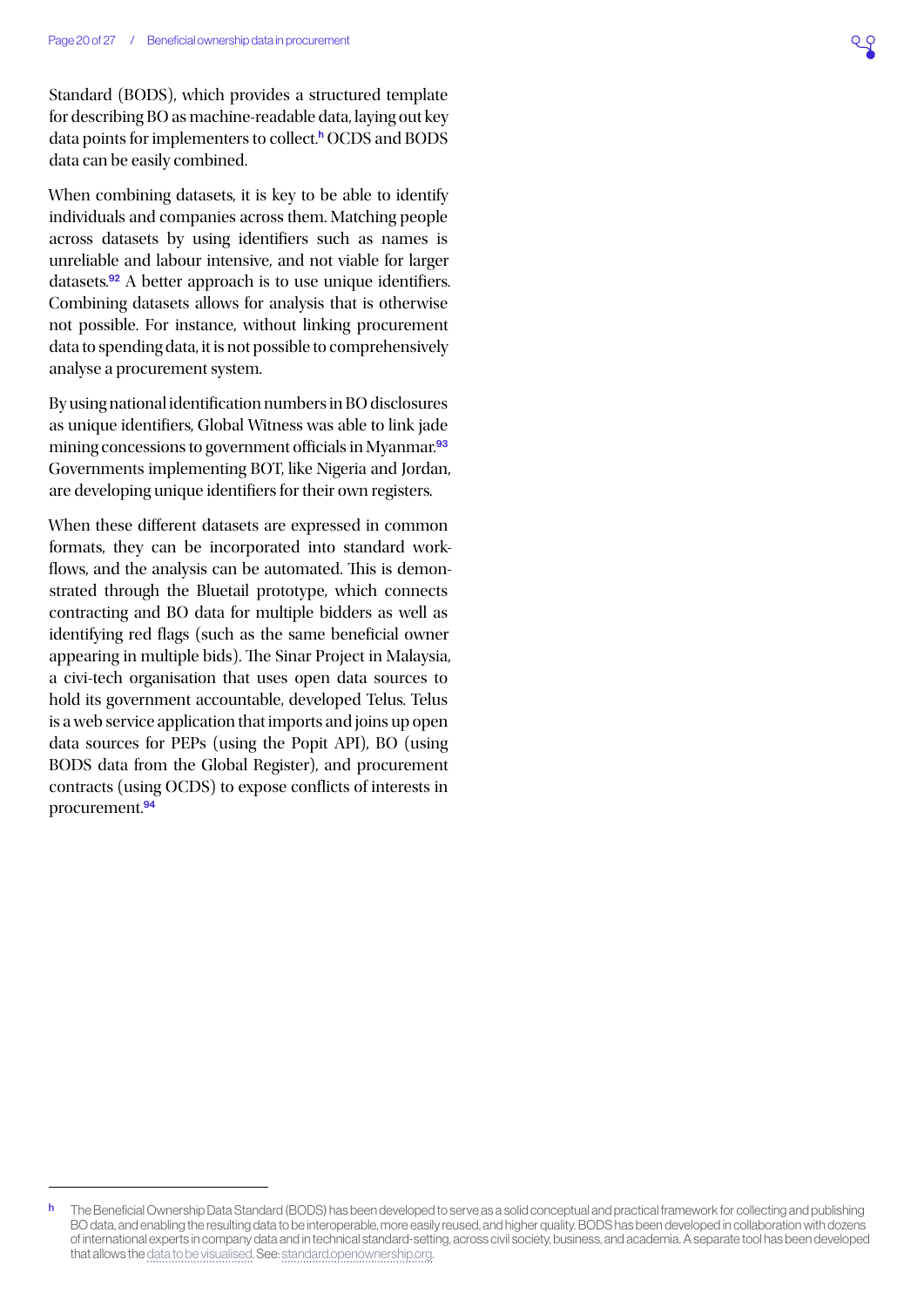## Figure 4. Bluetail: Prototyping the use of structured beneficial ownership data in procurement

 $Q$ 

| $\bigotimes$ Ministry of Efficiency                                                                                                                                         |                                             | Tenders $\sim$ Spending analysis                                             |
|-----------------------------------------------------------------------------------------------------------------------------------------------------------------------------|---------------------------------------------|------------------------------------------------------------------------------|
| Tenders in progress » Tachograph Forensic Services » Mitchell Systems Ltd.                                                                                                  |                                             |                                                                              |
| <b>Mitchell Systems Ltd.</b><br>Tender application PROC-20-0001/c                                                                                                           |                                             | <b>A</b> 3 warnings                                                          |
| <b>Applicant</b>                                                                                                                                                            |                                             |                                                                              |
| Mitchell Systems Ltd.                                                                                                                                                       |                                             | Red flags are raised for potential conflicts of<br>interest and bid rigging. |
| Company name<br>Mitchell Systems Ltd.<br>Company ID                                                                                                                         |                                             |                                                                              |
| [GB-LAC] 5315469852<br>Country of registration<br>United Kingdom                                                                                                            |                                             |                                                                              |
| <b>Beneficial owners</b>                                                                                                                                                    |                                             |                                                                              |
| A <sub>2</sub><br><b>Antony Wade</b>                                                                                                                                        |                                             |                                                                              |
| <b>Full name</b><br><b>Antony Wade</b><br>This person has control over multiple<br>applicants to this tender.<br>Name and ID match a currently<br>serving cabinet minister. |                                             |                                                                              |
| <b>Parent companies</b>                                                                                                                                                     |                                             |                                                                              |
| Sunrise Taylor Hunt Ltd. (41)                                                                                                                                               | <b>Mitchell Wade LLC.</b>                   | <b>ABG Group Ltd.</b>                                                        |
| Company name<br>Sunrise Taylor Hunt Ltd.                                                                                                                                    | Company name<br>Mitchell Wade LLC.          | Company name<br>ABG Group Ltd.                                               |
| <b>Company ID</b><br>This company appears in multiple<br>applications to this tender.                                                                                       | Company ID<br>Country of registration<br>US | Company ID<br>Country of registration<br>GB                                  |
| Country of registration<br>GB                                                                                                                                               |                                             |                                                                              |

Open Ownership has built on a prototype developed by mySociety and Spend Network called [Bluetail](https://github.com/openownership/bluetail), which shows how BODS and OCDS can be used to automatically raise red flags for corruption and collusion risks when procurement officers screen tenders. For more information see: [www.openownership.org/blogs/tps-prototyping.](https://www.openownership.org/blogs/tps-prototyping/) Source: [bluetail.herokuapp.com/tenders.](https://bluetail.herokuapp.com/tenders/)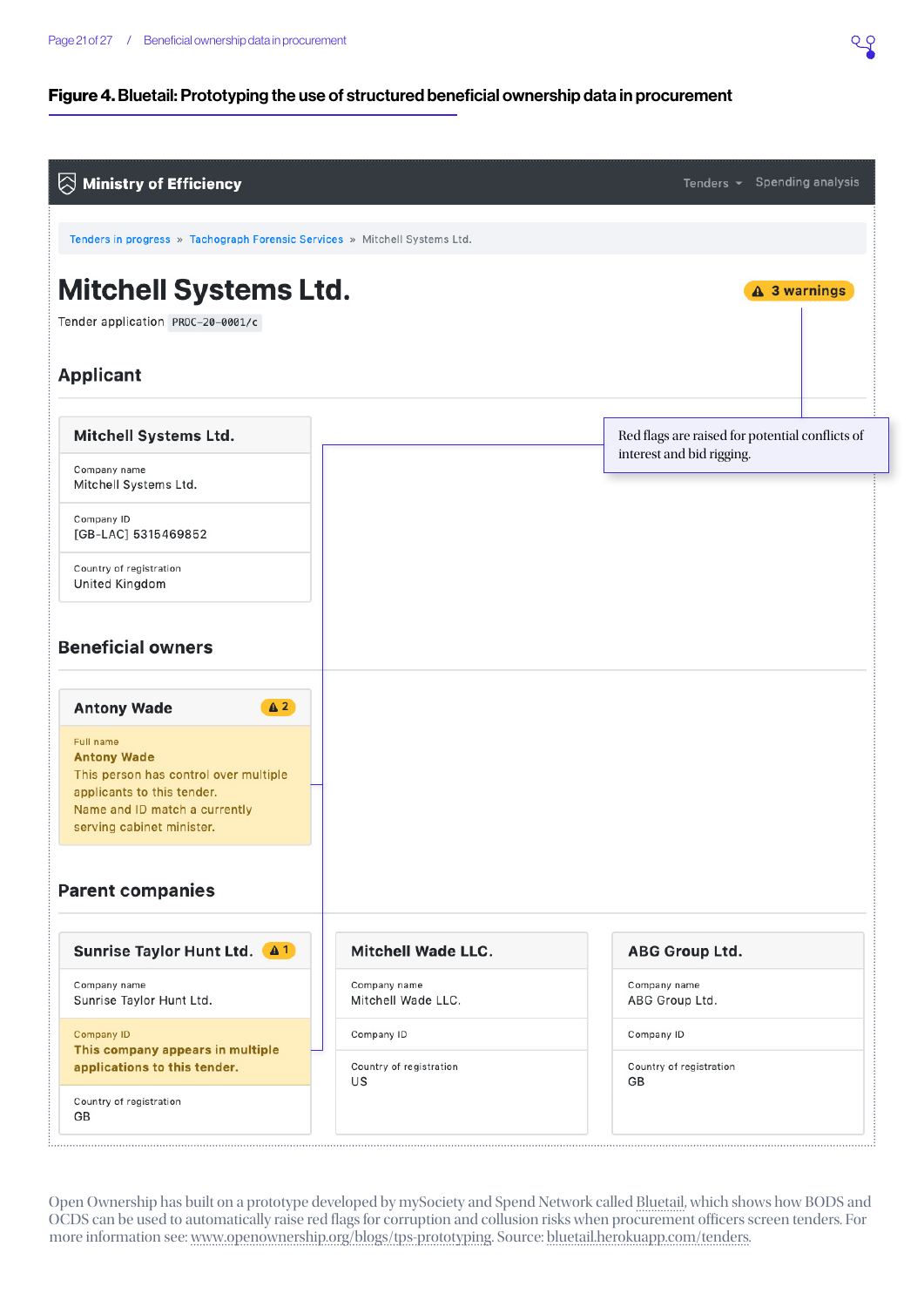# <span id="page-21-0"></span>**Verification**

To maximise the impact of BO data, it is important that data users and authorities can trust that the data contained in a register broadly reflects the true and up-to-date reality of who owns or controls a particular company. This can be done through verification<sup>i</sup> (defined as the combination of checks and processes that a particular disclosure regime opts for in order to ensure the BO data is of high quality, meaning it is accurate and complete at a given point in time). This can include checking data conforms to known and expected patterns, cross-checking data against other government-held datasets, and frequently checking if data is correct.

Data should be verified on submission and updated – or confirmed that it still holds true – on a regular basis. Procurement officers want to be confident that the data is correct at the time of decision making, so data should at a minimum be (re)verified at that point in time. There will be more opportunities to verify data during a company life cycle in a central database than when data is collected and held for procurement alone.<sup>[95](#page-25-0)</sup> Making the data public drives up data use and allows for additional verification from civil society, the private sector, and the general public.

# Sanctions and enforcement

When governments use BO data in procurement, they can drive up compliance to a BOT regime by imposing sanctions relating specifically to procurement. A number of countries have implemented sanctions for the failure to provide or providing incorrect BO data (see, for example, [Box 7](#page-21-1)). These sanctions range from preventing companies and their beneficial owners from signing contracts, or debarring them from being involved in procurement for a specific period of time. Sanctions are not a substitute for proper due diligence in advance. Debarring certain companies may lead to procurement shortfalls, but the presence of sanctions will help drive up compliance. Full BOT allows governments to more effectively enforce sanctions, such as debarment from procurement, as it becomes more difficult for individuals to hide behind complex ownership structures.

## <span id="page-21-1"></span>Box 7: Slovakia's Register of Public Sector **Partners**

Slovakia implemented the Register of Public Sector Partners in 2017, a BO register specifically for procurement. All private entities that provide goods and services to the public sector over a certain value are within its scope, along with any that acquire assets or receive qualified financial contributions from the public sector (over EUR100,000 for a single contract and EUR250,000 for recurring annual contracts). Registration is only for awardees, and is the responsibility of the public-sector partner (PSP) and a necessary precondition for conducting business with the public sector. PSPs are not allowed to register themselves, but must find a designated authorised person – an attorney, notary, auditor, banker, or tax advisor – to register them, as well as to verify the data submitted. These verification documents are also publicly available.

Being in breach of the obligations to register may result in sanctions that can be imposed on the PSP, members of its statutory body, the authorised person, or the beneficial owners. In addition to fines, some of the most serious sanctions are the threat for the public-sector entity to withdraw from the agreement with the PSP concerned with an immediate effect, or imposing restrictions on trading with the public sector in the future. The Register of PSPs has already had an impact, resulting in a number of lawsuits and helping clean up public procurement as well as reducing the risks to SMEs' sub-contractors.<sup>[96](#page-25-0)</sup>

For more information, please see Open Ownership's policy briefing on the verification of BO data: Kiepe, ["Verification of Beneficial Ownership Data](https://www.openownership.org/resources/)"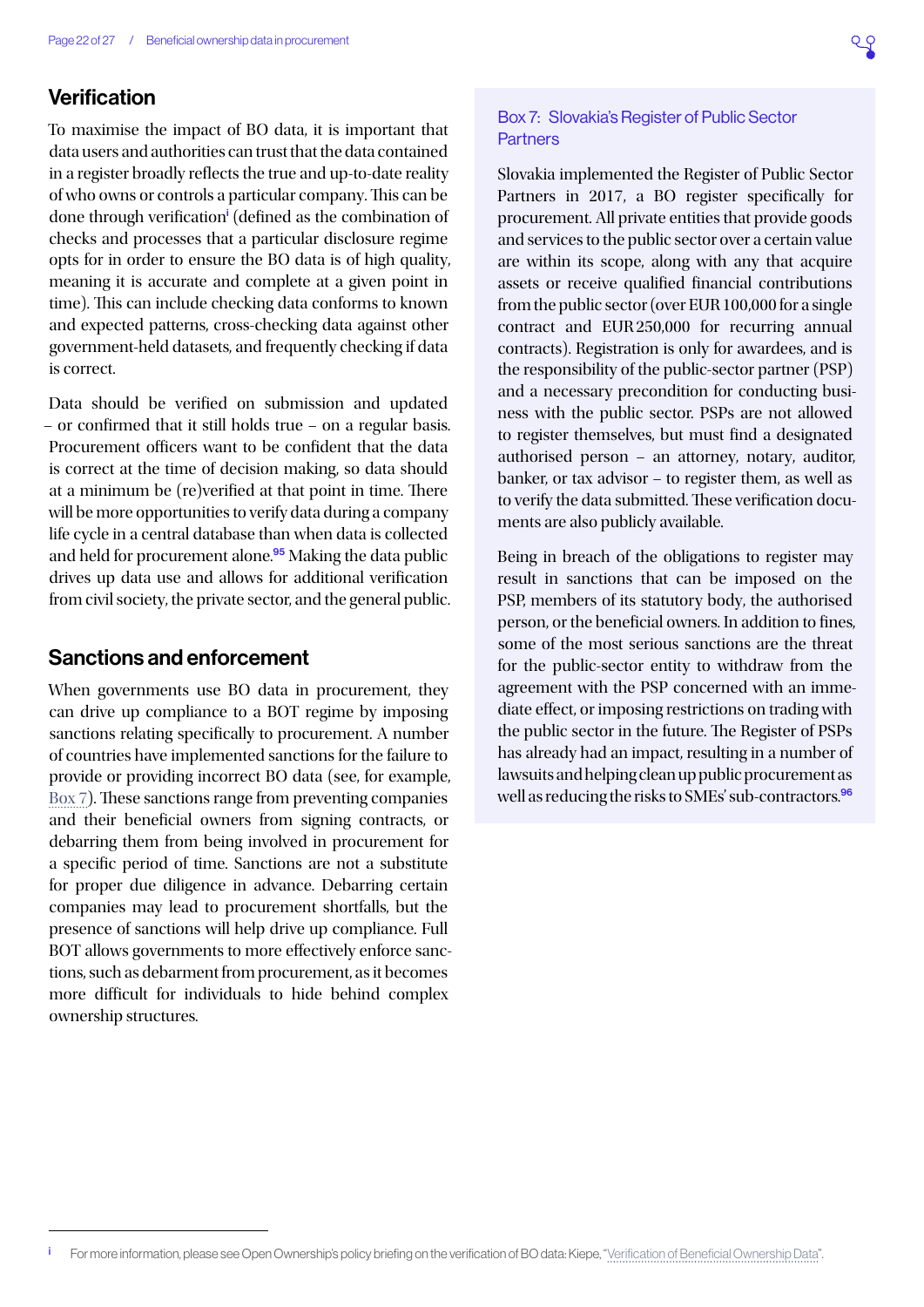# <span id="page-22-0"></span>**Conclusion**

Recently, there have been many discussions about the use of BO data in procurement. This is due in part to the numerous politically linked scandals in COVID-19 procurement, and the dozens of countries that have committed to BOT in procurement as a result. The use of BO data in procurement is not new, and is already being practiced in some places.

BO data is essential in order to know with whom one is doing business. Using BO data in procurement to help make decisions and conduct analysis can help achieve a range of procurement policy objectives. It can help prevent corruption and fraud, limit wastage, improve service delivery, and help establish bidder eligibility in strategic procurement, which are essential to the appropriate expenditure of public funds. Full transparency over who owns and controls companies in a jurisdiction can also improve procurement indirectly and systemically. BOT reduces operational and financial risk within an economy and improves the business environment overall.

This briefing argues that in order to get the maximum potential impact of BO data in procurement, the data should be collected, verified, and published centrally by governments; procurement should not just be combined with BO data, but with BOT. Many governments that already collect data centrally do not seem to be systematically using this data in their procurement processes. Given that over 100 countries have committed to implementing central and public BO registers, $97$  and some of them, like EU member states, are legally bound to do so, it would be an obvious step for governments to make use of BO data in order to improve their procurement processes. As BOT is implemented in a growing number of jurisdictions, this will increase the availability of data on foreign entities globally that may be used in procurement processes.

BOT is useful in many different policy areas in government, and centralised registers allow governments to use BOT in each of these areas. Given the global shift towards BOT, it would make sense to integrate it into procurement reform. BOT is not a panacea for challenges in procurement, but a relatively basic, necessary and underused step that can help improve procurement.

If governments collect, verify, and publish their data in machine-readable structured formats, the data is interoperable and can be joined with other datasets for analysis, or incorporated into automated processes that should help procurement officers do their jobs. As a number of initiatives have already demonstrated, the challenges to implementation are surmountable.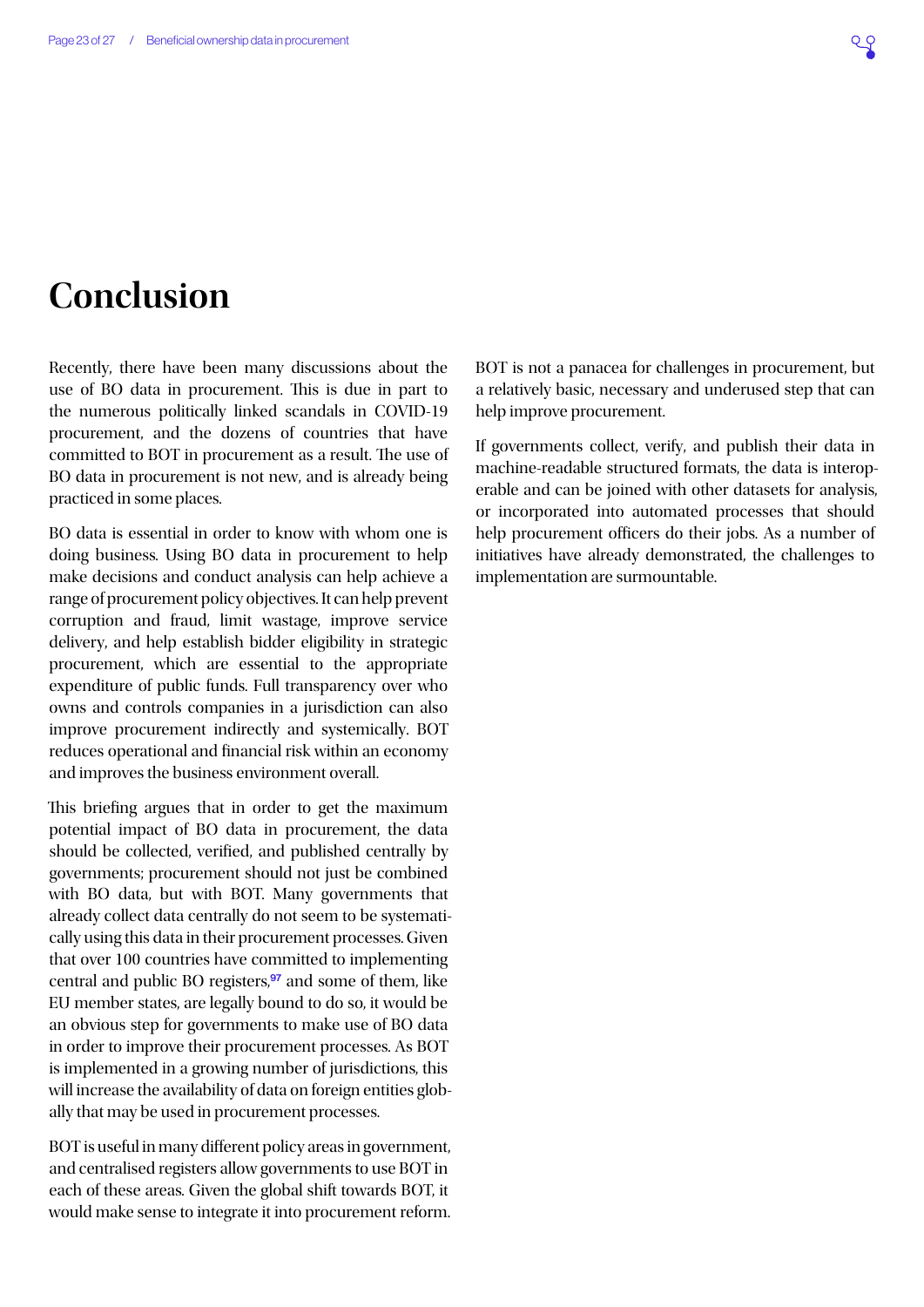## <span id="page-23-0"></span>**Endnotes**

- [1](#page-2-0) Erica Bosio and Simeon Djankov, "How large is public procurement?", World Bank Blogs, 5 February 2020, [https://blogs.worldbank.org/](https://blogs.worldbank.org/developmenttalk/how-large-public-procurement) [developmenttalk/how-large-public-procurement](https://blogs.worldbank.org/developmenttalk/how-large-public-procurement).
- [2](#page-2-0) Simeon Djankov, Federica Saliola, and Asif Islam, "Is public procurement a rich country's policy?", World Bank Blogs, 1 December 2016, [https://blogs.](https://blogs.worldbank.org/governance/public-procurement-rich-country-s-policy) [worldbank.org/governance/public-procurement-rich-country-s-policy](https://blogs.worldbank.org/governance/public-procurement-rich-country-s-policy).
- [3](#page-2-0) "How governments spend: Opening up the value of global public procurement", Open Contracting Partnership (OCP), 2020, [https://www.](https://www.open-contracting.org/what-is-open-contracting/global-procurement-spend/) [open-contracting.org/what-is-open-contracting/global-procurement-spend/.](https://www.open-contracting.org/what-is-open-contracting/global-procurement-spend/)
- [4](#page-2-0) "Global Anti-money Laundering Survey Results 2017", Dow Jones and SWIFT, 2017, 25, [https://fraudfighting.org/wp-content/uploads/2018/02/](https://fraudfighting.org/wp-content/uploads/2018/02/RC_AML-Survey2017_v5.pdf) [RC\\_AML-Survey2017\\_v5.pdf](https://fraudfighting.org/wp-content/uploads/2018/02/RC_AML-Survey2017_v5.pdf).
- [5](#page-2-0) "2016 Procurement Framework: Mandatory Direct Payment & Beneficial Ownership", World Bank, April 2018, [https://nl4worldbank.files.wordpress.](https://nl4worldbank.files.wordpress.com/2018/05/direct-payment-and-beneficial-ownership-outreach-program-april-2018.pdf) [com/2018/05/direct-payment-and-beneficial-ownership-outreach-program](https://nl4worldbank.files.wordpress.com/2018/05/direct-payment-and-beneficial-ownership-outreach-program-april-2018.pdf)[april-2018.pdf](https://nl4worldbank.files.wordpress.com/2018/05/direct-payment-and-beneficial-ownership-outreach-program-april-2018.pdf).
- [6](#page-2-0) "WP1502: Beneficial ownership transparency and open contracting and public procurement (comments from Anti-Corruption Summit)", Wilton Park, 2016, [https://www.wiltonpark.org.uk/wp-content/uploads/WP1502-](https://www.wiltonpark.org.uk/wp-content/uploads/WP1502-Comments-on-beneficial-ownership-transparency-and-open-contracting-and-public-procurement-at-Anti-Corruption-Summit.pdf) [Comments-on-beneficial-ownership-transparency-and-open-contracting](https://www.wiltonpark.org.uk/wp-content/uploads/WP1502-Comments-on-beneficial-ownership-transparency-and-open-contracting-and-public-procurement-at-Anti-Corruption-Summit.pdf)[and-public-procurement-at-Anti-Corruption-Summit.pdf;](https://www.wiltonpark.org.uk/wp-content/uploads/WP1502-Comments-on-beneficial-ownership-transparency-and-open-contracting-and-public-procurement-at-Anti-Corruption-Summit.pdf) "IMF COVID-19 Anti-Corruption Tracker", Transparency International, 20 September 2020, [https://www.transparency.org/en/imf-tracker.](https://www.transparency.org/en/imf-tracker)
- [7](#page-4-0) "Reforming Public Procurement: Progress in Implementing the 2015 OECD Recommendation", Organisation for Economic Co-operation and Development (OECD), 2019, [https://www.oecd-ilibrary.org/sites/717274af-en/](https://www.oecd-ilibrary.org/sites/717274af-en/index.html?itemId=/content/component/717274af-en) [index.html?itemId=/content/component/717274af-en.](https://www.oecd-ilibrary.org/sites/717274af-en/index.html?itemId=/content/component/717274af-en)
- [8](#page-4-0) Monika Bauhr, Agnes Czibik, Mihaly Fazekas, and Jenny de Fine Licht, "D3.2 Lights on the Shadows of Public Procurement. Transparency in government contracting as an antidote to corruption?", DIGIWHIST 31 August 2017, [http://digiwhist.eu/publications/lights-on-the-shadows-of-public](http://digiwhist.eu/publications/lights-on-the-shadows-of-public-procurement-transparency-in-government-contracting-as-an-antidote-to-corruption/)[procurement-transparency-in-government-contracting-as-an-antidote-to](http://digiwhist.eu/publications/lights-on-the-shadows-of-public-procurement-transparency-in-government-contracting-as-an-antidote-to-corruption/)[corruption/.](http://digiwhist.eu/publications/lights-on-the-shadows-of-public-procurement-transparency-in-government-contracting-as-an-antidote-to-corruption/)
- [9](#page-4-0) Stephen Knack, Nataliya Biletska, and Kanishka Kacker, "Deterring Kickbacks and Encouraging Entry in Public Procurement Markets: Evidence from Firm Surveys in 88 Developing Countries", World Bank, May 2017, [http://documents.worldbank.org/curated/en/817871496169519447/](http://documents.worldbank.org/curated/en/817871496169519447/pdf/WPS8078.pdf) [pdf/WPS 8078.pdf.](http://documents.worldbank.org/curated/en/817871496169519447/pdf/WPS8078.pdf)
- [10](#page-5-0) Mihály Fazekas and Elizabeth Dávid-Barrett, "Corruption Risks in UK Public Procurement and New AntiCorruption Tools", Government Transparency Institute, November 2015, 2, [http://www.govtransparency.](http://www.govtransparency.eu/wp-content/uploads/2016/10/Fazekas-David-Barrett_Public-procurement-review_public_151113.pdf) [eu/wp-content/uploads/2016/10/Fazekas-David-Barrett\\_Public-procurement](http://www.govtransparency.eu/wp-content/uploads/2016/10/Fazekas-David-Barrett_Public-procurement-review_public_151113.pdf)[review\\_public\\_151113.pdf](http://www.govtransparency.eu/wp-content/uploads/2016/10/Fazekas-David-Barrett_Public-procurement-review_public_151113.pdf).
- [11](#page-7-0) Emile van der Does de Willebois, Emily M. Halter, Robert A. Harrison, Ji Won Park, and J.C. Sharman, "The Puppet Masters: How the Corrupt Use Legal Structures to Hide Stolen Assets and What to Do About It", StAR (Stolen Asset Recovery Initiative), World Bank, and United Nations Office on Drugs and Crime (UNODC), 2011, 2, [https://star.worldbank.org/sites/star/](https://star.worldbank.org/sites/star/files/puppetmastersv1.pdf) [files/puppetmastersv1.pdf.](https://star.worldbank.org/sites/star/files/puppetmastersv1.pdf)
- [12](#page-7-0) Tymon Kiepe, "Verification of Beneficial Ownership Data", Open Ownership, May 2020, 7, [https://www.openownership.org/uploads/](https://www.openownership.org/uploads/OpenOwnership%20Verification%20Briefing.pdf) [OpenOwnership%20Verification%20Briefing.pdf](https://www.openownership.org/uploads/OpenOwnership%20Verification%20Briefing.pdf).
- [13](#page-8-0) Jack Lord, "Connecting the dots between beneficial ownership and procurement data: improving processes and identifying risk", Open Data Services, January 2020, [https://medium.com/opendatacoop/connecting](https://medium.com/opendatacoop/connecting-the-dots-between-beneficial-ownership-and-procurement-data-improving-processes-and-2fd0df9d9653)[the-dots-between-beneficial-ownership-and-procurement-data-improving](https://medium.com/opendatacoop/connecting-the-dots-between-beneficial-ownership-and-procurement-data-improving-processes-and-2fd0df9d9653)[processes-and-2fd0df9d9653](https://medium.com/opendatacoop/connecting-the-dots-between-beneficial-ownership-and-procurement-data-improving-processes-and-2fd0df9d9653).
- [14](#page-8-0) "Preventing Corruption in Public Procurement", OECD, 2016, 6, [https://](https://www.oecd.org/gov/ethics/Corruption-Public-Procurement-Brochure.pdf) [www.oecd.org/gov/ethics/Corruption-Public-Procurement-Brochure.pdf.](https://www.oecd.org/gov/ethics/Corruption-Public-Procurement-Brochure.pdf)
- [15](#page-8-0) Nick Davies, Oliver Chan, Aron Cheung, and Gavin Freeguard, "Government procurement: The scale and nature of contracting in the UK", Institute for Government, December 2018, 35, [https://www.](https://www.instituteforgovernment.org.uk/sites/default/files/publications/IfG_government_procurement_web3.pdf) [instituteforgovernment.org.uk/sites/default/files/publications/IfG\\_government\\_](https://www.instituteforgovernment.org.uk/sites/default/files/publications/IfG_government_procurement_web3.pdf) [procurement\\_web3.pdf.](https://www.instituteforgovernment.org.uk/sites/default/files/publications/IfG_government_procurement_web3.pdf)
- [16](#page-8-0) OECD, "Preventing Corruption in Public Procurement".
- [17](#page-8-0) "OECD Foreign Bribery Report: An Analysis of the Crime of Bribery of Foreign Public Officials" OECD, (Paris: OECD Publishing, 2014), [http://](http://dx.doi.org/10.1787/9789264226616-en) [dx.doi.org/10.1787/9789264226616-en.](http://dx.doi.org/10.1787/9789264226616-en)
- [18](#page-8-0) "Report from the Commission to the Council and the European Parliament: EU Anti-Corruption Report", European Commission, 3 February 2014, [http://ec.europa.eu/dgs/home-affairs/e-library/documents/](http://ec.europa.eu/dgs/home-affairs/e-library/documents/policies/organized-crime-and-human-trafficking/corruption/docs/acr_2014_en.pdf) [policies/organized-crime-and-human-trafficking/corruption/docs/](http://ec.europa.eu/dgs/home-affairs/e-library/documents/policies/organized-crime-and-human-trafficking/corruption/docs/acr_2014_en.pdf) [acr\\_2014\\_en.pdf](http://ec.europa.eu/dgs/home-affairs/e-library/documents/policies/organized-crime-and-human-trafficking/corruption/docs/acr_2014_en.pdf).
- [19](#page-8-0) "Procurement Corruption in the Public Sector and Associated Money Laundering in the ESAAMLG Region", Eastern and Southern Africa Anti-Money Laundering Group (ESAAMLG), (Dar es Salaam: ESAAMLG, 2019), [https://esaamlg.org/reports/Report\\_procurement.pdf](https://esaamlg.org/reports/Report_procurement.pdf).
- [20](#page-8-0) "Fraud and Corruption Awareness Handbook : A Handbook for Civil Servants Involved in Public Procurement", World Bank (Warsaw: World Bank, 2013), 7, <https://openknowledge.worldbank.org/handle/10986/18153>.
- [21](#page-8-0) OECD, "OECD Foreign Bribery Report: An Analysis of the Crime of Bribery of Foreign Public Officials".
- [22](#page-8-0) "Review into the risks of fraud and corruption in local government procurement: A commitment from the UK Anti-Corruption Strategy 2017- 2022", UK Ministry of Housing, Communities and Local Government, June 2020, [https://assets.publishing.service.gov.uk/government/uploads/](https://assets.publishing.service.gov.uk/government/uploads/system/uploads/attachment_data/file/890748/Fraud_and_corruption_risks_in_local_government_procurement_FINAL.pdf) [system/uploads/attachment\\_data/file/890748/Fraud\\_and\\_corruption\\_risks\\_in\\_](https://assets.publishing.service.gov.uk/government/uploads/system/uploads/attachment_data/file/890748/Fraud_and_corruption_risks_in_local_government_procurement_FINAL.pdf) local government procurement FINAL.pdf.
- [23](#page-9-1) "Why corruption matters: understanding causes, effects and how to address them", UK Department for International Development, January 2015, 50, [https://assets.publishing.service.gov.uk/government/uploads/system/](https://assets.publishing.service.gov.uk/government/uploads/system/uploads/attachment_data/file/406346/corruption-evidence-paper-why-corruption-matters.pdf) [uploads/attachment\\_data/file/406346/corruption-evidence-paper-why](https://assets.publishing.service.gov.uk/government/uploads/system/uploads/attachment_data/file/406346/corruption-evidence-paper-why-corruption-matters.pdf)[corruption-matters.pdf](https://assets.publishing.service.gov.uk/government/uploads/system/uploads/attachment_data/file/406346/corruption-evidence-paper-why-corruption-matters.pdf).
- [24](#page-9-1) "Tackling Coronavirus (COVID-19): Contributing to a Global Effort", OECD, n.d., [https://www.oecd.org/competition/COVID-19-competition-and-emergency](https://www.oecd.org/competition/COVID-19-competition-and-emergency-procurement.pdf)procurement pdf
- [25](#page-9-1) "Keeping the Receipts: Transparency, Accountability, and Legitimacy in Emergency Responses", International Monetary Fund (IMF), 2020, [https://](https://www.imf.org/~/media/Files/Publications/covid19-special-notes/en-special-series-on-covid-19-keeping-the-receipts.ashx) [www.imf.org/~/media/Files/Publications/covid19-special-notes/en-special](https://www.imf.org/~/media/Files/Publications/covid19-special-notes/en-special-series-on-covid-19-keeping-the-receipts.ashx)[series-on-covid-19-keeping-the-receipts.ashx.](https://www.imf.org/~/media/Files/Publications/covid19-special-notes/en-special-series-on-covid-19-keeping-the-receipts.ashx)
- [26](#page-9-1) "Emergency procurement for COVID-19: Buying fast, smart, and open", Open Contracting Partnership (OCP), n.d., [https://www.open-contracting.](https://www.open-contracting.org/what-is-open-contracting/covid19/) [org/what-is-open-contracting/covid19/](https://www.open-contracting.org/what-is-open-contracting/covid19/).
- [27](#page-9-1) Transparency International, "IMF COVID-19 Anti-Corruption Tracker".
- [28](#page-9-1) Jane Bradley, Selam Gebrekidan, and Allison McCann, , "Waste, Negligence and Cronyism: Inside Britain's Pandemic Spending", New York Times, 17 December 2020, [https://www.nytimes.com/](https://www.nytimes.com/interactive/2020/12/17/world/europe/britain-covid-contracts.html) interactive/2020/12/17/world/europe/britain-covid-contracts.html
- [29](#page-9-1) "Investigation into government procurement during the COVID-19 pandemic", National Audit Office, 26 November 2020, 11, [https://www.](https://www.nao.org.uk/wp-content/uploads/2020/11/Investigation-into-government-procurement-during-the-COVID-19-pandemic.pdf) [nao.org.uk/wp-content/uploads/2020/11/Investigation-into-government](https://www.nao.org.uk/wp-content/uploads/2020/11/Investigation-into-government-procurement-during-the-COVID-19-pandemic.pdf)[procurement-during-the-COVID-19-pandemic.pdf](https://www.nao.org.uk/wp-content/uploads/2020/11/Investigation-into-government-procurement-during-the-COVID-19-pandemic.pdf).
- [30](#page-10-0) "Prison sentences of up to 4 years have been demanded for fraud with face masks", Openbaar Ministerie, 17 June 2020, [https://www.om.nl/actueel/](https://www.om.nl/actueel/nieuws/2020/06/17/celstraffen-tot-4-jaar-geeist-voor-fraude-met-mondkapjes) [nieuws/2020/06/17/celstraffen-tot-4-jaar-geeist-voor-fraude-met-mondkapjes](https://www.om.nl/actueel/nieuws/2020/06/17/celstraffen-tot-4-jaar-geeist-voor-fraude-met-mondkapjes).
- [31](#page-10-0) "Fraud with 11 million face masks, suspects detained longer", RTL Nieuws, 22 April 2020, [https://www.rtlnieuws.nl/nieuws/nederland/artikel/5099281/](https://www.rtlnieuws.nl/nieuws/nederland/artikel/5099281/oplichting-mondkapjes-fraude-nederlands-duo-duitse-overheid) [oplichting-mondkapjes-fraude-nederlands-duo-duitse-overheid](https://www.rtlnieuws.nl/nieuws/nederland/artikel/5099281/oplichting-mondkapjes-fraude-nederlands-duo-duitse-overheid).
- [32](#page-10-0) "Joining the dots with PEPs: cross-matching BO and FD data to identify red flags", Extractive Industries Transparency Initiative (EITI), 20 December 2019, [https://imfilab.brightidea.com/D361.](https://imfilab.brightidea.com/D361)
- [33](#page-10-0) "ARACHNE risk scoring tool", European Commission, 2020, [https://](https://ec.europa.eu/social/main.jsp?catId=325&intPageId=3587&langId=en) [ec.europa.eu/social/main.jsp?catId=325&intPageId=3587&langId=en.](https://ec.europa.eu/social/main.jsp?catId=325&intPageId=3587&langId=en)
- [34](#page-10-0) "Cartels", European Commission, 15 March 2017, [https://ec.europa.eu/](https://ec.europa.eu/competition/cartels/overview/index_en.html) [competition/cartels/overview/index\\_en.html.](https://ec.europa.eu/competition/cartels/overview/index_en.html)
- [35](#page-10-0) See, for example: Cherese Thakur, "Beneficial ownership disclosure is indispensable in the fight against procurement 'hyenas'", Daily Maverick, 21 August 2020, [https://www.dailymaverick.co.za/article/2020-](https://www.dailymaverick.co.za/article/2020-08-21-beneficial-ownership-disclosure-is-indispensable-in-the-fight-against-procurement-hyenas/) [08-21-beneficial-ownership-disclosure-is-indispensable-in-the-fight-against](https://www.dailymaverick.co.za/article/2020-08-21-beneficial-ownership-disclosure-is-indispensable-in-the-fight-against-procurement-hyenas/)[procurement-hyenas/](https://www.dailymaverick.co.za/article/2020-08-21-beneficial-ownership-disclosure-is-indispensable-in-the-fight-against-procurement-hyenas/) and "Public Procurement Transparency & Integrity: Ensuring Transparency in Emergency Procurement: Recommendations", RECORD: Reducing Corruption Risks with Data, 2020, [https://www.](https://www.access-info.org/wp-content/uploads/RECORD_Transparency-in-Emergency-Procurement.pdf) [access-info.org/wp-content/uploads/RECORD\\_Transparency-in-Emergency-](https://www.access-info.org/wp-content/uploads/RECORD_Transparency-in-Emergency-Procurement.pdf)[Procurement.pdf.](https://www.access-info.org/wp-content/uploads/RECORD_Transparency-in-Emergency-Procurement.pdf)
- [36](#page-10-0) "Defense Procurement: Ongoing DOD Fraud Risk Assessment Efforts Should Include Contractor Ownership", United States Government Accountability Office (GAO), November 2019, 2, [https://www.gao.gov/](https://www.gao.gov/assets/710/702890.pdf) [assets/710/702890.pdf.](https://www.gao.gov/assets/710/702890.pdf)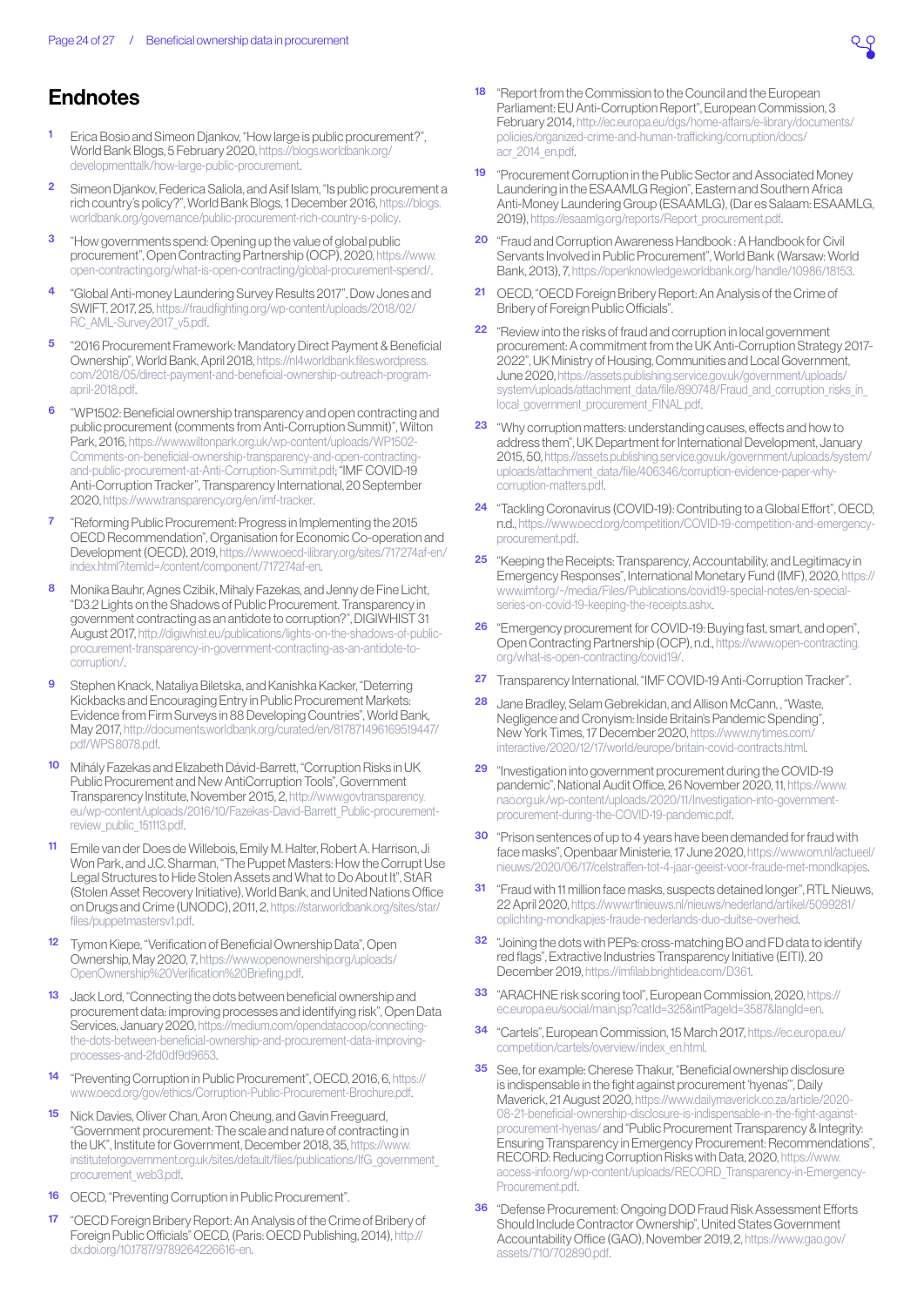- <span id="page-24-0"></span>[37](#page-10-0) The following tutorial shows how shareholder data from a public register was used to identify common ownership: Dagoberto José Herrera Murillo, "Part I: Graph databases for journalists", Medium, 30 April 2019, <https://medium.com/neo4j/graph-databases-for-journalists-5ac116fe0f54>.
- [38](#page-10-0) "Why Beneficial Ownership Data Should Interest You", Spend Network, 17 December 2020, [https://spendnetwork.com/](https://spendnetwork.com/why-beneficial-ownership-data-should-interest-you/) [why-beneficial-ownership-data-should-interest-you/.](https://spendnetwork.com/why-beneficial-ownership-data-should-interest-you/)
- [39](#page-11-0) "Carillion declares insolvency: information for employees, creditors and suppliers", GOV.UK, 26 January 2018, [https://www.gov.uk/government/](https://www.gov.uk/government/news/carillion-declares-insolvency-information-for-employees-creditors-and-suppliers) [news/carillion-declares-insolvency-information-for-employees-creditors-and](https://www.gov.uk/government/news/carillion-declares-insolvency-information-for-employees-creditors-and-suppliers)[suppliers.](https://www.gov.uk/government/news/carillion-declares-insolvency-information-for-employees-creditors-and-suppliers) These figures cover direct contracts, joint ventures, PFIs, and sub-contracts (source: PQ 122758, answered 18 January 2018).
- **[40](#page-11-0)** Ibid
- [41](#page-11-0) "Carillion was left with just £29m before going bankrupt", BBC, 17 January 2018, <https://www.bbc.co.uk/news/business-42710795>.
- [42](#page-11-0) Simon Wilcox, "The Public Procurement Scandal", Business Matters, 31 July 2013, [https://bmmagazine.co.uk/opinion/the-public-procurement-scandal/.](https://bmmagazine.co.uk/opinion/the-public-procurement-scandal/)
- Lord Young, , "Report on Small Firms 2010 to 2015", UK Department of Business Energy, Innovation and Skills, February 2015, [https://assets.](https://assets.publishing.service.gov.uk/government/uploads/system/uploads/attachment_data/file/402897/Lord_Young_s_enterprise_report-web_version_final.pdf) [publishing.service.gov.uk/government/uploads/system/uploads/attachment\\_](https://assets.publishing.service.gov.uk/government/uploads/system/uploads/attachment_data/file/402897/Lord_Young_s_enterprise_report-web_version_final.pdf) [data/file/402897/Lord\\_Young\\_s\\_enterprise\\_report-web\\_version\\_final.pdf.](https://assets.publishing.service.gov.uk/government/uploads/system/uploads/attachment_data/file/402897/Lord_Young_s_enterprise_report-web_version_final.pdf)
- [44](#page-11-0) "The role of government procurement in international trade", OECD, n.d., <https://www.oecd.org/trade/topics/government-procurement/>.
- [45](#page-11-0) "Measurement of impact of cross-border penetration in public procurement" European Commission, (Brussels: European Commission, 2017), 11, [https://op.europa.eu/en/publication-detail/-/](https://op.europa.eu/en/publication-detail/-/publication/5c148423-39e2-11e7-a08e-01aa75ed71a1) [publication/5c148423-39e2-11e7-a08e-01aa75ed71a1](https://op.europa.eu/en/publication-detail/-/publication/5c148423-39e2-11e7-a08e-01aa75ed71a1).
- [46](#page-11-0) José Azar, Martin C. Schmalz, and Isabel Tecu, "Anticompetitive Effects of Common Ownership", Journal of Finance 73, no. 4 (10 May 2018), [https://](https://papers.ssrn.com/sol3/papers.cfm?abstract_id=2427345) [papers.ssrn.com/sol3/papers.cfm?abstract\\_id=2427345.](https://papers.ssrn.com/sol3/papers.cfm?abstract_id=2427345)
- [47](#page-11-0) Patrick Dennis, Kristopher Gerardi, and Carola Schenone, "Common Ownership Does Not Have Anti-Competitive Effects in the Airline Industry", Social Science Research Network (SSRN), 26 June 2020, [https://papers.ssrn.com/sol3/papers.cfm?abstract\\_id=3063465](https://papers.ssrn.com/sol3/papers.cfm?abstract_id=3063465)
- [48](#page-12-0) "Key Events in Babis's Stork Nest (Capi Hnizdo) EU Subsidy Fraud Case", Prague Business Journal, 31 January 2020, [https://praguebusinessjournal.](https://praguebusinessjournal.com/key-events-in-babiss-stork-nest-capi-hnizdo-eu-subsidy-fraud-case/) [com/key-events-in-babiss-stork-nest-capi-hnizdo-eu-subsidy-fraud-case/](https://praguebusinessjournal.com/key-events-in-babiss-stork-nest-capi-hnizdo-eu-subsidy-fraud-case/).
- [49](#page-12-0) Jennifer Rankin, "EU antifraud office finds 'irregularities' in payments allegedly obtained by Czech PM", Guardian, 5 January 2018, [https://www.](https://www.theguardian.com/world/2018/jan/05/eu-antifraud-office-finds-irregularities-in-payments-allegedly-obtained-by-czech-pm) [theguardian.com/world/2018/jan/05/eu-antifraud-office-finds-irregularities-in](https://www.theguardian.com/world/2018/jan/05/eu-antifraud-office-finds-irregularities-in-payments-allegedly-obtained-by-czech-pm)[payments-allegedly-obtained-by-czech-pm](https://www.theguardian.com/world/2018/jan/05/eu-antifraud-office-finds-irregularities-in-payments-allegedly-obtained-by-czech-pm).
- [50](#page-12-0) "Gender procurement", European Institute for Gender Equality, n.d., [https://](https://eige.europa.eu/gender-mainstreaming/methods-tools/gender-procurement) [eige.europa.eu/gender-mainstreaming/methods-tools/gender-procurement.](https://eige.europa.eu/gender-mainstreaming/methods-tools/gender-procurement)
- [51](#page-12-0) Charlie Hart, "Public procurement 'critical' to reach development goals", Supply Management, 22 January 2020, [https://www.cips.org/supply-management/news/2020/january/](https://www.cips.org/supply-management/news/2020/january/public-procurement-critical-to-reach-development-goals/) [public-procurement-critical-to-reach-development-goals/](https://www.cips.org/supply-management/news/2020/january/public-procurement-critical-to-reach-development-goals/).
- [52](#page-12-0) OECD, "The role of government procurement in international trade".
- [53](#page-12-0) "World Bank Group gender strategy (FY16-23): gender equality, poverty reduction and inclusive growth", World Bank, 1 December 2015, [https://documents.worldbank.org/en/publication/documents-reports/](https://documents.worldbank.org/en/publication/documents-reports/documentdetail/820851467992505410/world-bank-group-gender-strategy-fy16-23-gender-equality-poverty-reduction-and-inclusive-growth) [documentdetail/820851467992505410/world-bank-group-gender-strategy](https://documents.worldbank.org/en/publication/documents-reports/documentdetail/820851467992505410/world-bank-group-gender-strategy-fy16-23-gender-equality-poverty-reduction-and-inclusive-growth)[fy16-23-gender-equality-poverty-reduction-and-inclusive-growth.](https://documents.worldbank.org/en/publication/documents-reports/documentdetail/820851467992505410/world-bank-group-gender-strategy-fy16-23-gender-equality-poverty-reduction-and-inclusive-growth)
- [54](#page-13-3) "Buying green! A handbook on green public procurement (3rd Edition)"European Commission and Local Governments for Sustainability (ICLEI), (Luxembourg: Publications Office of the European Union, 2016) , [https://ec.europa.eu/environment/gpp/pdf/Buying-Green-](https://ec.europa.eu/environment/gpp/pdf/Buying-Green-Handbook-3rd-Edition.pdf)[Handbook-3rd-Edition.pdf](https://ec.europa.eu/environment/gpp/pdf/Buying-Green-Handbook-3rd-Edition.pdf).
- [55](#page-13-3) "Public Procurement for Innovation: Good Practices and Strategies" OECD, (Paris: OECD Publishing, 2017), [https://dx.doi.](https://dx.doi.org/10.1787/9789264265820-en) [org/10.1787/9789264265820-en](https://dx.doi.org/10.1787/9789264265820-en).
- [56](#page-13-3) "New EU public procurement rules: Less bureaucracy, higher efficiency", European Commission, 19 November 2015, [https://ec.europa.eu/growth/content/](https://ec.europa.eu/growth/content/new-eu-public-procurement-rules-less-bureaucracy-higher-efficiency-0_en) [new-eu-public-procurement-rules-less-bureaucracy-higher-efficiency-0\\_en](https://ec.europa.eu/growth/content/new-eu-public-procurement-rules-less-bureaucracy-higher-efficiency-0_en).
- [57](#page-13-3) "Benchmarking Public Procurement 2017: Assessing Public Procurement Regulatory Systems in 180 Economies" World Bank, (Washington DC: Bank for Reconstruction and Development/ World Bank, 2016), [http://](http://documents1.worldbank.org/curated/en/121001523554026106/Benchmarking-Public-Procurement-2017-Assessing-Public-Procurement-Regulatory-Systems-in-180-Economies.pdf) [documents1.worldbank.org/curated/en/121001523554026106/Benchmarking-](http://documents1.worldbank.org/curated/en/121001523554026106/Benchmarking-Public-Procurement-2017-Assessing-Public-Procurement-Regulatory-Systems-in-180-Economies.pdf)[Public-Procurement-2017-Assessing-Public-Procurement-Regulatory-Systems](http://documents1.worldbank.org/curated/en/121001523554026106/Benchmarking-Public-Procurement-2017-Assessing-Public-Procurement-Regulatory-Systems-in-180-Economies.pdf)[in-180-Economies.pdf.](http://documents1.worldbank.org/curated/en/121001523554026106/Benchmarking-Public-Procurement-2017-Assessing-Public-Procurement-Regulatory-Systems-in-180-Economies.pdf)
- [58](#page-13-3) Trinidad Inostroza, "Una herramienta estratégica para la eficiencia del Estado", ChileCompra, n.d., [https://www.wto.org/english/tratop\\_e/](https://www.wto.org/english/tratop_e/womenandtrade_e/s02_01_trinidad_inostroza.pdf) [womenandtrade\\_e/s02\\_01\\_trinidad\\_inostroza.pdf](https://www.wto.org/english/tratop_e/womenandtrade_e/s02_01_trinidad_inostroza.pdf).
- Katrina Crocker, Felix Moser-Boehm, and Laura Rowe, "Trade and Gender in Public Procurement" (Kingston: TradeLab, 2018), 2, [https://](https://georgetown.app.box.com/s/sv40lfd29gft2eeaqbqghr0ctfc2u4ov) [georgetown.app.box.com/s/sv40lfd29gft2eeaqbqghr0ctfc2u4ov](https://georgetown.app.box.com/s/sv40lfd29gft2eeaqbqghr0ctfc2u4ov).
- [60](#page-13-3) GAO, "Defense Procurement: Ongoing DOD Fraud Risk Assessment Efforts Should Include Contractor Ownership".
- [61](#page-13-3) "Aventura et al Complaint", Department of Justice, Eastern District of New York, n.d., https://www.justice.gov/usao-edny/press-release/file/1215951/ download#page=8.
- [62](#page-13-3) Rachael Hanna, "Shell Corporations Facilitate Contracting Fraud at the Department of Defense", Lawfare, 21 April 2020, [https://www.lawfareblog.](https://www.lawfareblog.com/shell-corporations-facilitate-contracting-fraud-department-defense) [com/shell-corporations-facilitate-contracting-fraud-department-defense.](https://www.lawfareblog.com/shell-corporations-facilitate-contracting-fraud-department-defense)
- [63](#page-14-0) "SASAE 3502: Assurance engagements on Broad-Based Black Economic Empowerment (B-BBEE) verification certificates", Independent Regulatory Board for Auditors (IRBA), November 2012, [https://www.irba.co.za/upload/SASAE%203502%20Assurance%20](https://www.irba.co.za/upload/SASAE%203502%20Assurance%20Engagements%20November%202012.pdf) [Engagements%20November%202012.pdf.](https://www.irba.co.za/upload/SASAE%203502%20Assurance%20Engagements%20November%202012.pdf)
- [64](#page-14-0) "Major B-BBEE Transactions Analysis Report: 2018/2019", B-BBEE Commission, March 2020, [https://www.bbbeecommission.co.za/wp-content/](https://www.bbbeecommission.co.za/wp-content/uploads/2020/08/ALIGNED-FINAL-MAJOR-TRANSACTION-REPORT-23-MARCH-2020.pdf) [uploads/2020/08/ALIGNED-FINAL-MAJOR-TRANSACTION-REPORT-23-](https://www.bbbeecommission.co.za/wp-content/uploads/2020/08/ALIGNED-FINAL-MAJOR-TRANSACTION-REPORT-23-MARCH-2020.pdf) [MARCH-2020.pdf.](https://www.bbbeecommission.co.za/wp-content/uploads/2020/08/ALIGNED-FINAL-MAJOR-TRANSACTION-REPORT-23-MARCH-2020.pdf)
- [65](#page-14-0) Simone Liedtke, "Fronting still a major issue in delivering on economic transformation, says commission", Engineering News, 22 October 2020, [https://www.engineeringnews.co.za/article/fronting-still-a-major-issue](https://www.engineeringnews.co.za/article/fronting-still-a-major-issue-in-delivering-on-economic-transformation-says-commission-2020-10-22/rep_id:4136)[in-delivering-on-economic-transformation-says-commission-2020-10-22/](https://www.engineeringnews.co.za/article/fronting-still-a-major-issue-in-delivering-on-economic-transformation-says-commission-2020-10-22/rep_id:4136) rep id:4136.
- [66](#page-14-0) "How to empower women-led businesses and make public procurement more inclusive", OCP and Value for Women, July 2020, [https://www.](https://www.open-contracting.org/wp-content/uploads/2020/07/OCP2020-Insights-WLB-procurement.pdf) [open-contracting.org/wp-content/uploads/2020/07/OCP 2020-Insights-WLB](https://www.open-contracting.org/wp-content/uploads/2020/07/OCP2020-Insights-WLB-procurement.pdf)[procurement.pdf](https://www.open-contracting.org/wp-content/uploads/2020/07/OCP2020-Insights-WLB-procurement.pdf).
- [67](#page-14-0) "Beneficial ownership and public procurement systems", mySociety and Spend Network, June 2020, 49. WP1845 discovery report, June 2020, [https://www.digitalmarketplace.service.gov.uk/digital-outcomes-and-specialists/](https://www.digitalmarketplace.service.gov.uk/digital-outcomes-and-specialists/opportunities/11371) [opportunities/11371.](https://www.digitalmarketplace.service.gov.uk/digital-outcomes-and-specialists/opportunities/11371)
- [68](#page-14-0) "Indigenous Procurement Policy overview", National Indigenous Australians Agency (NIAA), 15 April 2020, [https://www.niaa.gov.au/](https://www.niaa.gov.au/resource-centre/indigenous-affairs/indigenous-procurement-policy-overview) [resource-centre/indigenous-affairs/indigenous-procurement-policy-overview.](https://www.niaa.gov.au/resource-centre/indigenous-affairs/indigenous-procurement-policy-overview)
- [69](#page-14-0) "Commonwealth Indigenous Procurement Policy", Commonwealth of Australia, 1 July 2015, [https://www.niaa.gov.au/sites/default/files/publications/](https://www.niaa.gov.au/sites/default/files/publications/indigenous-procurement-policy.pdf) [indigenous-procurement-policy.pdf](https://www.niaa.gov.au/sites/default/files/publications/indigenous-procurement-policy.pdf).
- [70](#page-14-0) "Beneficial Ownership Transparency", Open Government Partnership Australia, 2020, [https://ogpau.pmc.gov.au/consultations/](https://ogpau.pmc.gov.au/consultations/phase-2b-deliberation-drafting/beneficial-ownership-transparency-accuracy) [phase-2b-deliberation-drafting/beneficial-ownership-transparency-accuracy](https://ogpau.pmc.gov.au/consultations/phase-2b-deliberation-drafting/beneficial-ownership-transparency-accuracy).
- [71](#page-15-0) "Ending Anonymous Companies: Tackling Corruption and Promoting Stability through Beneficial Ownership Transparency", The B Team, Issuu, January 2015, 8, [https://issuu.com/the-bteam/docs/bteam\\_business\\_case\\_](https://issuu.com/the-bteam/docs/bteam_business_case_report_final.we?e=15214291/11025500) [report\\_final.we?e=15214291/11025500.](https://issuu.com/the-bteam/docs/bteam_business_case_report_final.we?e=15214291/11025500)
- [72](#page-15-0) Spend Network, "Why Beneficial Ownership Data Should Interest You".
- [73](#page-15-0) "Building a Smarter Supply Chain: The power of AI and Blockchain to drive greater supply chain visibility and mitigate disruptions" IBM, (USA: IBM Corporation, 2019), [https://www.ibm.com/downloads/cas/EYZ 5BG4R](https://www.ibm.com/downloads/cas/EYZ5BG4R).
- Petrus van Duyne, Jackie Harvey, and Liliya Gelemerova, The Critical Handbook of Money Laundering (Palgrave Macmillan, 2018), 254.
- [75](#page-15-0) Matthew Davis, "Transparency Encourages Foreign Investment", National Bureau of Economic Research, March 2003, [https://www.nber.org/digest/](https://www.nber.org/digest/mar03/transparency-encourages-foreign-investment) [mar03/transparency-encourages-foreign-investment.](https://www.nber.org/digest/mar03/transparency-encourages-foreign-investment)
- [76](#page-15-0) "Towards a Global Norm of Beneficial Ownership Transparency", Adam Smith International, March 2019, [https://adamsmithinternational.com/](https://adamsmithinternational.com/app/uploads/2019/07/Towards-a-Global-Norm-of-Beneficial-Ownership-Transparency-Phase-2-Paper-March-2019.pdf) [app/uploads/2019/07/Towards-a-Global-Norm-of-Beneficial-Ownership-](https://adamsmithinternational.com/app/uploads/2019/07/Towards-a-Global-Norm-of-Beneficial-Ownership-Transparency-Phase-2-Paper-March-2019.pdf)[Transparency-Phase-2-Paper-March-2019.pdf](https://adamsmithinternational.com/app/uploads/2019/07/Towards-a-Global-Norm-of-Beneficial-Ownership-Transparency-Phase-2-Paper-March-2019.pdf).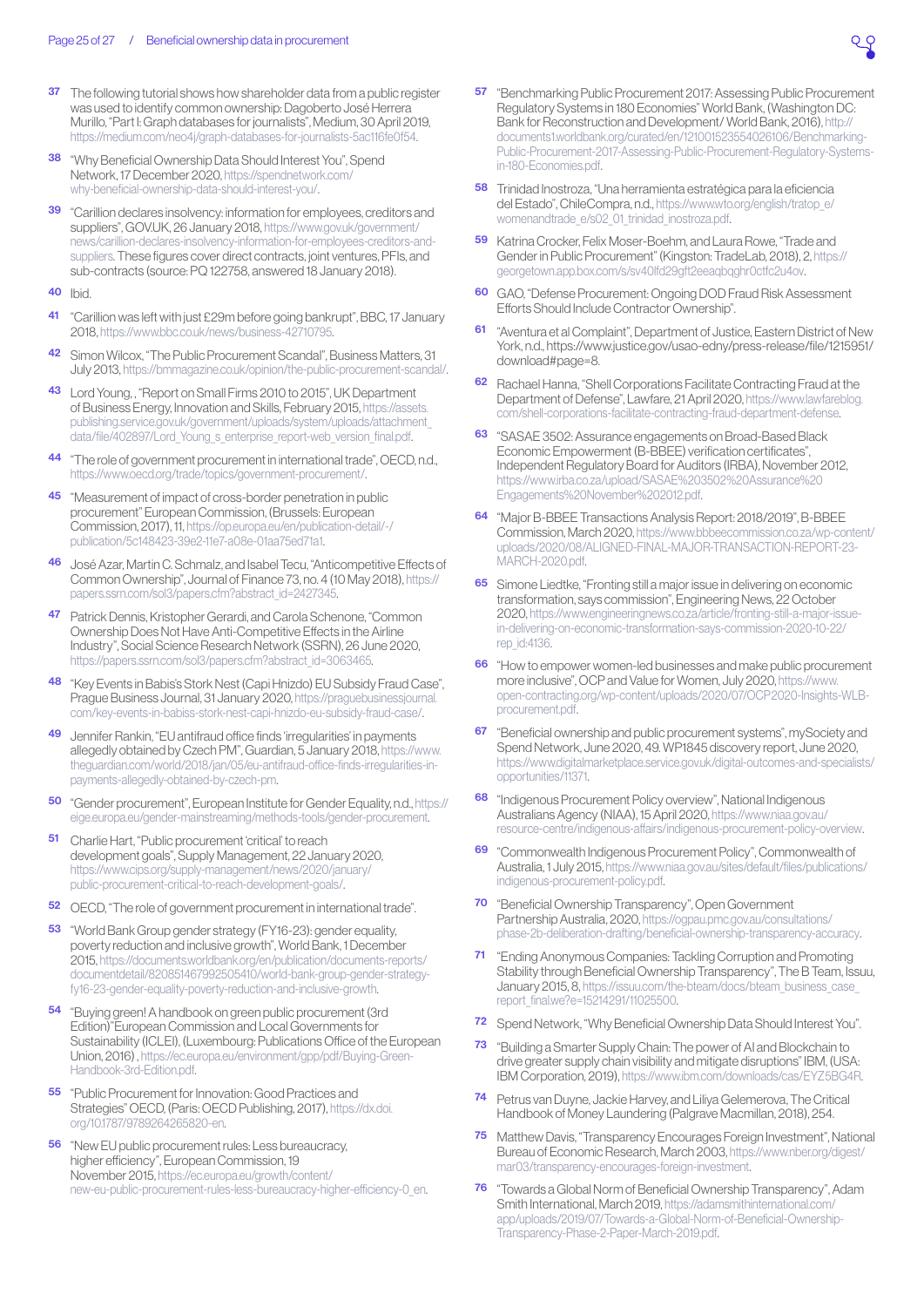- <span id="page-25-0"></span>[77](#page-15-0) "Review of the implementation of the PSC Register", Department for Business, Energy and Industrial Strategy (BEIS), March 2019, 31 [https://](https://assets.publishing.service.gov.uk/government/uploads/system/uploads/attachment_data/file/822823/review-implementation-psc-register.pdf) [assets.publishing.service.gov.uk/government/uploads/system/uploads/](https://assets.publishing.service.gov.uk/government/uploads/system/uploads/attachment_data/file/822823/review-implementation-psc-register.pdf) [attachment\\_data/file/822823/review-implementation-psc-register.pdf](https://assets.publishing.service.gov.uk/government/uploads/system/uploads/attachment_data/file/822823/review-implementation-psc-register.pdf).
- [78](#page-15-0) Dow Jones and SWIFT, "Global Anti-money Laundering Survey Results 2017", 25.
- [79](#page-16-0) "Principles", Open Ownership, last updated November 2020, [https://www.](https://www.openownership.org/principles/central-register/) [openownership.org/principles/central-register/](https://www.openownership.org/principles/central-register/).
- [80](#page-17-2) Jack Lord, "Beneficial Ownership Registers: who knows what?" Notes on open data and transparency, 8 November 2018, [https://www.opendatanotes.com/post/](https://www.opendatanotes.com/post/beneficial-ownership-registers-who-knows-what-when/) [beneficial-ownership-registers-who-knows-what-when/.](https://www.opendatanotes.com/post/beneficial-ownership-registers-who-knows-what-when/)
- [81](#page-17-2) "Arachne: Frequently asked questions", European Commission, 7 August 2017, <http://ec.europa.eu/social/BlobServlet?docId=15097&langId=en>.
- Che Sidanius, "Why firms want more company ownership data", LinkedIn, 13 May 2020, [https://www.linkedin.com/pulse/](https://www.linkedin.com/pulse/why-firms-want-more-company-ownership-data-che-sidanius) [why-firms-want-more-company-ownership-data-che-sidanius.](https://www.linkedin.com/pulse/why-firms-want-more-company-ownership-data-che-sidanius)
- [83](#page-17-2) <sup>"</sup>A Register of Beneficial Owners of Overseas Companies and Other Legal Entities: The Government Response To The Call For Evidence", BEIS, March 2018, [https://assets.publishing.service.gov.uk/government/](https://assets.publishing.service.gov.uk/government/uploads/system/uploads/attachment_data/file/681844/ROEBO_Gov_Response_to_Call_for_Evidence.pdf) uploads/system/uploads/attachment\_data/file/681844/ROEBO\_Gov Response to Call for Evidence.pdf.
- [84](#page-17-2) Paul Scully, "Register of Beneficial Owners of Overseas Entities Update", UK Parliament, 21 July 2020, [https://questions-statements.parliament.uk/](https://questions-statements.parliament.uk/written-statements/detail/2020-07-21/HCWS413) [written-statements/detail/2020-07-21/HCWS413.](https://questions-statements.parliament.uk/written-statements/detail/2020-07-21/HCWS413)
- [85](#page-17-2) Kristína Bartošková, "Amendment to Regulation of Beneficial Owner Identification in Czech Public Procurement", Baker McKenzie, n.d., [https://publicprocurement.bakermckenzie.com/pages/](https://publicprocurement.bakermckenzie.com/pages/czech-republic-beneficial-owner-identification/) [czech-republic-beneficial-owner-identification/.](https://publicprocurement.bakermckenzie.com/pages/czech-republic-beneficial-owner-identification/)
- [86](#page-17-2) "Good Practices Guide: Preventing and Managing Conflicts of Interest in the Public Sector", World Bank, July 2020, 50, [http://documents1.worldbank.](http://documents1.worldbank.org/curated/en/950091599837673013/pdf/Preventing-and-Managing-Conflicts-of-Interest-in-the-Public-Sector-Good-Practices-Guide.pdf) [org/curated/en/950091599837673013/pdf/Preventing-and-Managing-](http://documents1.worldbank.org/curated/en/950091599837673013/pdf/Preventing-and-Managing-Conflicts-of-Interest-in-the-Public-Sector-Good-Practices-Guide.pdf)[Conflicts-of-Interest-in-the-Public-Sector-Good-Practices-Guide.pdf.](http://documents1.worldbank.org/curated/en/950091599837673013/pdf/Preventing-and-Managing-Conflicts-of-Interest-in-the-Public-Sector-Good-Practices-Guide.pdf)
- [87](#page-18-0) "Where do we go from here to stop the pandemic?", Transparency International, 29 April 2020, [https://www.transparency.org/en/news/](https://www.transparency.org/en/news/where-do-we-go-from-here-to-stop-the-pandemic) [where-do-we-go-from-here-to-stop-the-pandemic](https://www.transparency.org/en/news/where-do-we-go-from-here-to-stop-the-pandemic).
- [88](#page-18-0) "Guide to Beneficial Ownership Information in Ukraine: Legal Entities and Legal Arrangements", Global Forum on Asset Recovery (GFAR), December 2017, https://star.worldbank.org/sites/star/files/bo\_country\_guide [ukraine\\_english\\_final.pdf.](https://star.worldbank.org/sites/star/files/bo_country_guide_ukraine_english_final.pdf)
- [89](#page-18-0) David Marghania and Tato Urjumelashvili, "Open Contracting in Ukraine: a collaborative effort for procurement reform", OCP, 2 June 2015, [https://www.open-contracting.org/2015/06/02/](https://www.open-contracting.org/2015/06/02/open_contracting_in_ukraine_a_collaborative_effort_for_procurement_reform/) [open\\_contracting\\_in\\_ukraine\\_a\\_collaborative\\_effort\\_for\\_procurement\\_reform/.](https://www.open-contracting.org/2015/06/02/open_contracting_in_ukraine_a_collaborative_effort_for_procurement_reform/)
- [90](#page-18-0) "Data Protection and Privacy in Beneficial Ownership Disclosure", The Engine Room, Open Ownership, and The B Team, May 2019, [https://www.](https://www.openownership.org/uploads/oo-data-protection-and-privacy-188205.pdf) [openownership.org/uploads/oo-data-protection-and-privacy-188205.pdf.](https://www.openownership.org/uploads/oo-data-protection-and-privacy-188205.pdf)
- [91](#page-18-0) World Bank, "Benchmarking Public Procurement 2017: Assessing Public Procurement Regulatory Systems in 180 Economies", 28.
- [92](#page-19-0) Alex Parsons, "Using private IDs in public: Options for improving deduplication in ownership data", mySociety Research, July 2020, https://research.mysociety.org/media/outputs/Using\_private\_IDs\_in\_public\_ [CwJQbXH.pdf](https://research.mysociety.org/media/outputs/Using_private_IDs_in_public__CwJQbXH.pdf).
- [93](#page-19-0) "Jade: A Global Witness investigation into Myanmar's 'Big State Secret'". Global Witness, October 2015,<https://www.globalwitness.org/jade-story/>.
- [94](#page-19-0) "Telus", Sinar Project, n.d., [https://sinarproject.org/transparency/telus.](https://sinarproject.org/transparency/telus)
- [95](#page-21-0) Alex Parsons, "Collecting and making use of beneficial ownership data", mySociety Research, July 2020, [https://www.mysociety.org/2020/07/31/](https://www.mysociety.org/2020/07/31/collecting-and-making-use-of-beneficial-ownership-data/) [collecting-and-making-use-of-beneficial-ownership-data/](https://www.mysociety.org/2020/07/31/collecting-and-making-use-of-beneficial-ownership-data/).
- [96](#page-21-0) Kiepe et. al, "Early impacts of public registers of beneficial ownership: Slovakia".
- [97](#page-22-0) "Worldwide commitments and action", Open Ownership, n.d., [https://www.](https://www.openownership.org/map/) [openownership.org/map/](https://www.openownership.org/map/).